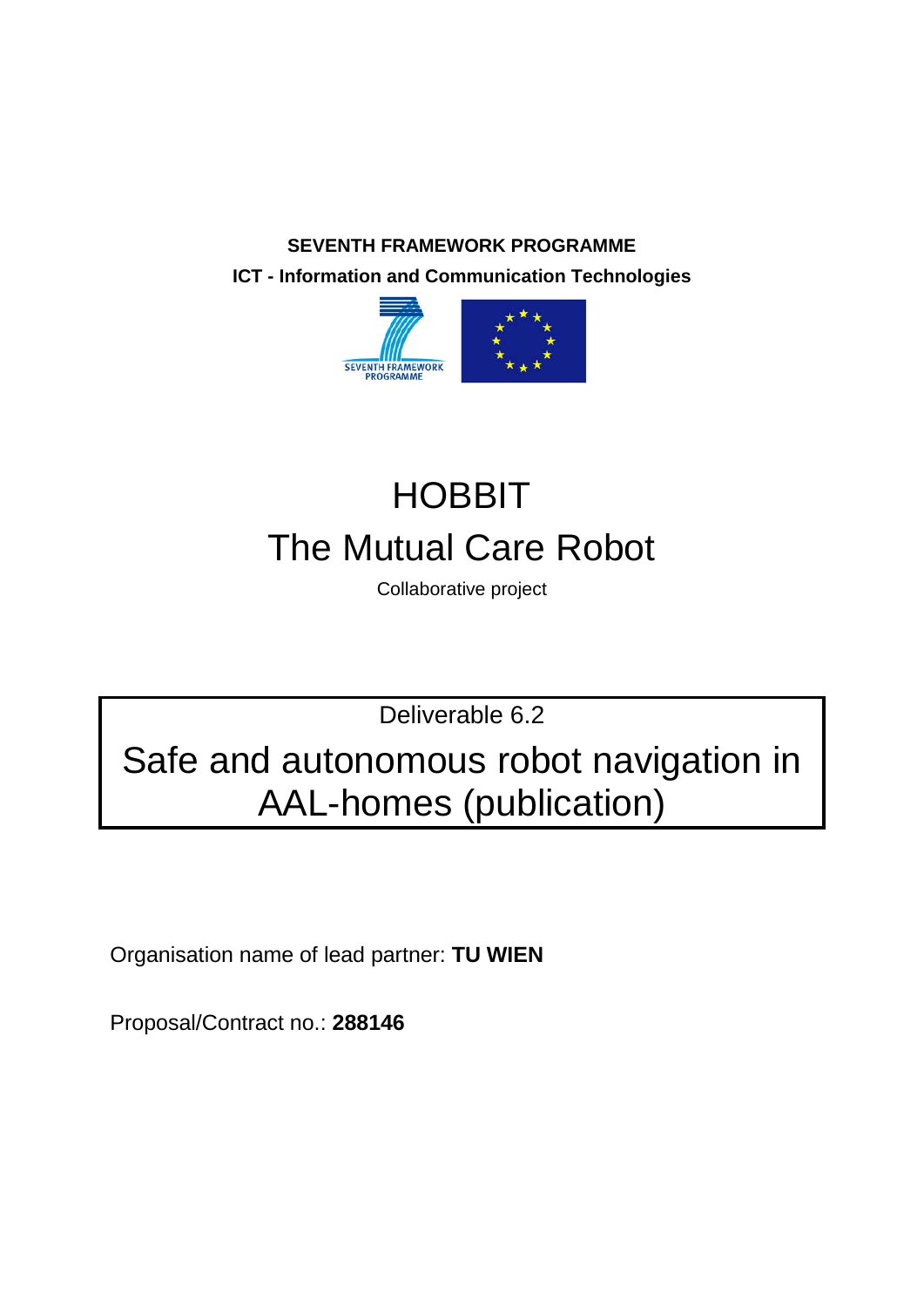### **Title:** HOBBIT - The Mutual Care Robot

### **Acronym:** HOBBIT

**Grant Agreement Number:** 288146

| <b>Deliverable</b>            | D6.2 Safe and autonomous robot navigation in AAL-homes<br>(publication)                                                                                                                                                                                                                                                                                                                                                                                                                                                                                                                                                  |
|-------------------------------|--------------------------------------------------------------------------------------------------------------------------------------------------------------------------------------------------------------------------------------------------------------------------------------------------------------------------------------------------------------------------------------------------------------------------------------------------------------------------------------------------------------------------------------------------------------------------------------------------------------------------|
| <b>Revision</b>               |                                                                                                                                                                                                                                                                                                                                                                                                                                                                                                                                                                                                                          |
| <b>Associated WP</b>          | WP6 Robot Navigation and Manipulation                                                                                                                                                                                                                                                                                                                                                                                                                                                                                                                                                                                    |
| <b>Associated Task</b>        | T6.1: Map building and self-localisation                                                                                                                                                                                                                                                                                                                                                                                                                                                                                                                                                                                 |
|                               | T6.2: Mobility in unstructured environments                                                                                                                                                                                                                                                                                                                                                                                                                                                                                                                                                                              |
|                               | T6.3: Fine positioning                                                                                                                                                                                                                                                                                                                                                                                                                                                                                                                                                                                                   |
|                               | T6.4: Object detection                                                                                                                                                                                                                                                                                                                                                                                                                                                                                                                                                                                                   |
|                               | T6.5: Integration of "Fetch & Carry"                                                                                                                                                                                                                                                                                                                                                                                                                                                                                                                                                                                     |
| <b>Due Date</b>               | 31.1.2014                                                                                                                                                                                                                                                                                                                                                                                                                                                                                                                                                                                                                |
| <b>Date Delivered</b>         | 31.1.2014                                                                                                                                                                                                                                                                                                                                                                                                                                                                                                                                                                                                                |
| <b>Lead Partner</b>           | TU WIEN                                                                                                                                                                                                                                                                                                                                                                                                                                                                                                                                                                                                                  |
| <b>Partners Involved</b>      | TU WIEN, FORTH                                                                                                                                                                                                                                                                                                                                                                                                                                                                                                                                                                                                           |
| <b>Authors</b>                | TU WIEN (Paloma de la Puente, David Fischinger, Daniel Wolf, Markus Bajones,<br>Markus Vincze), FORTH (Antonis Argyros)                                                                                                                                                                                                                                                                                                                                                                                                                                                                                                  |
| <b>Dissemination</b><br>Level | PU                                                                                                                                                                                                                                                                                                                                                                                                                                                                                                                                                                                                                       |
| <b>Abstract</b>               | The purpose of this Deliverable is to report on the development of the<br>navigation system for upcoming use in the HOBBIT PT2 mobile platform. The<br>main focus hereby lies on the visual perception for map building and self-<br>localisation (T6.1) and for mobility in unstructured environments and accurate<br>positioning (T6.2 and T6.3). We report the findings on advanced navigation, fine<br>positioning and object detection as used in PT2 are summarized in a scientific<br>paper. We also report on progress in T6.4 to obtain object detection and T6.5<br>for the integrated Fetch & Carry scenario. |

HOBBIT is an initiative of Technische Universitaet Wien, Austria (co-ordinator); Otto Bock Mobility Solutions GMBH, Germany (OBMS); Hella Automation GMBH, Austria (HELLA); Foundation for Research and Technology Hellas, Greece (FORTH); Lunds Universitet, Sweden (ULUND); Akademie fur Altersforschung am Haus der Barmherzigkeit, Austria (AAF).

The research leading to these results has received funding from the European Union Seventh Framework Programme (FP7/2007-2013) under grant agreement n° 288146.

*Disclaimer: This publication reflects only the author's views and the Union is not liable for any use that may be made of the information contained therein.*

SEVENTH FRAMEWORK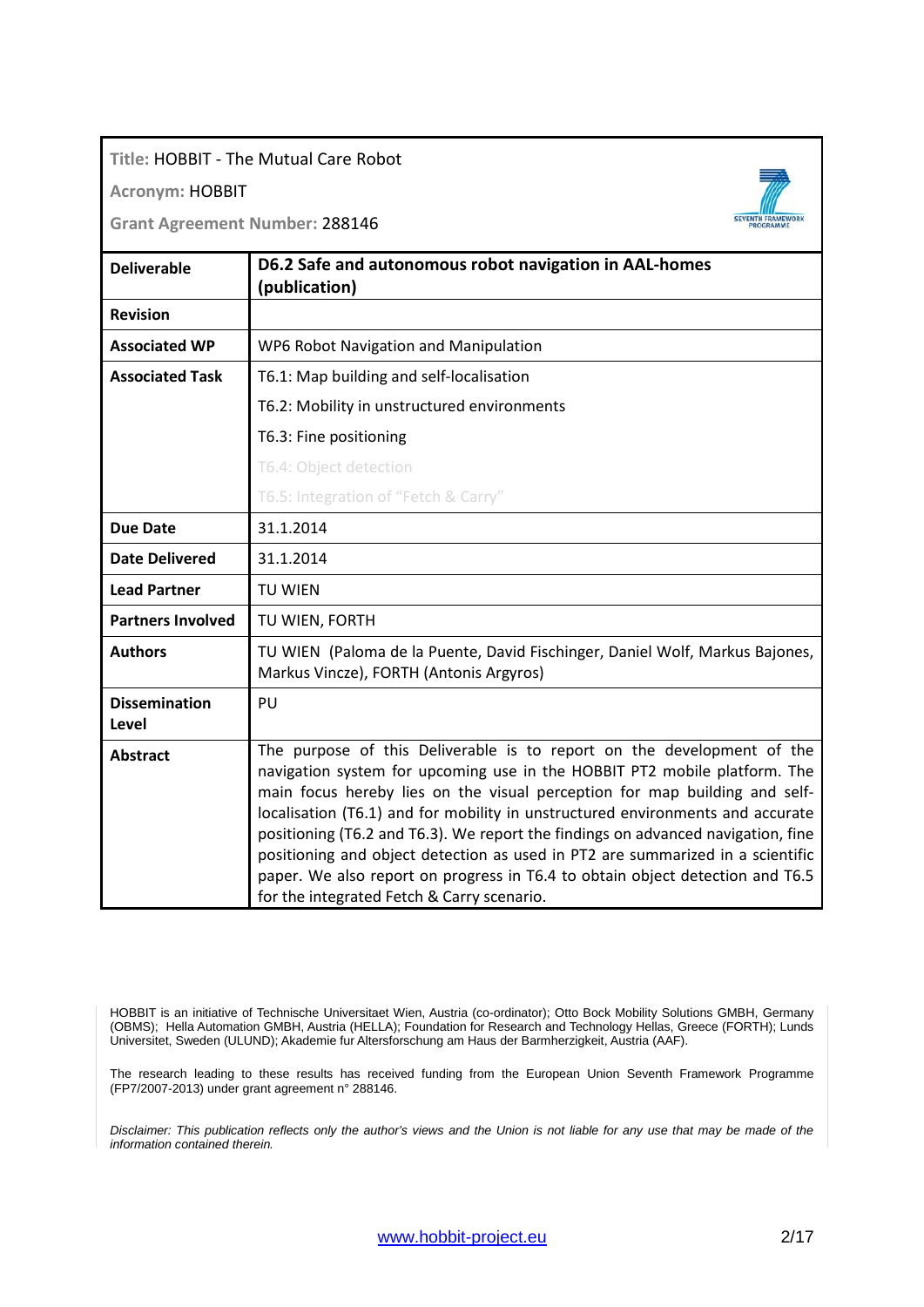# Table of Contents

| $\overline{2}$ |  |
|----------------|--|
| 3 <sup>1</sup> |  |
| $\overline{4}$ |  |
| 5              |  |
| 6              |  |
| $\overline{7}$ |  |
|                |  |

# List of Figures

| Figure 1: New maps built with the two Hobbit prototypes PT1 at TUW, including long corridors. 6                                                                                                                   |
|-------------------------------------------------------------------------------------------------------------------------------------------------------------------------------------------------------------------|
| Figure 2: Global paths through walls and unknown space observed in our tests in two                                                                                                                               |
| Figure 3: Squared turn table for object learning (left) and the robot grasping the turntable                                                                                                                      |
| Figure 4: Reconstructed objects used for learning object detection models10                                                                                                                                       |
| Figure 5: Object detection pipeline including the different stages with complementary                                                                                                                             |
| Figure 6: View from camera in robot head and PT1 robot arm taking on object12                                                                                                                                     |
| Figure 7: Example of a search procedure. The task is to search for the red mug. When<br>entering the room, two other locations are closer and searched first. Other known objects are                             |
| Figure 8: Example result of the semantic segmentation algorithm. Note that even the small area<br>in front of the microwave is labelled as "table" and consequently recognized as a potential object<br>location. |
| Figure 9: Another example result of the semantic segmentation algorithm. Only local geometry<br>features are used so far, further improvements are part of current work. 15                                       |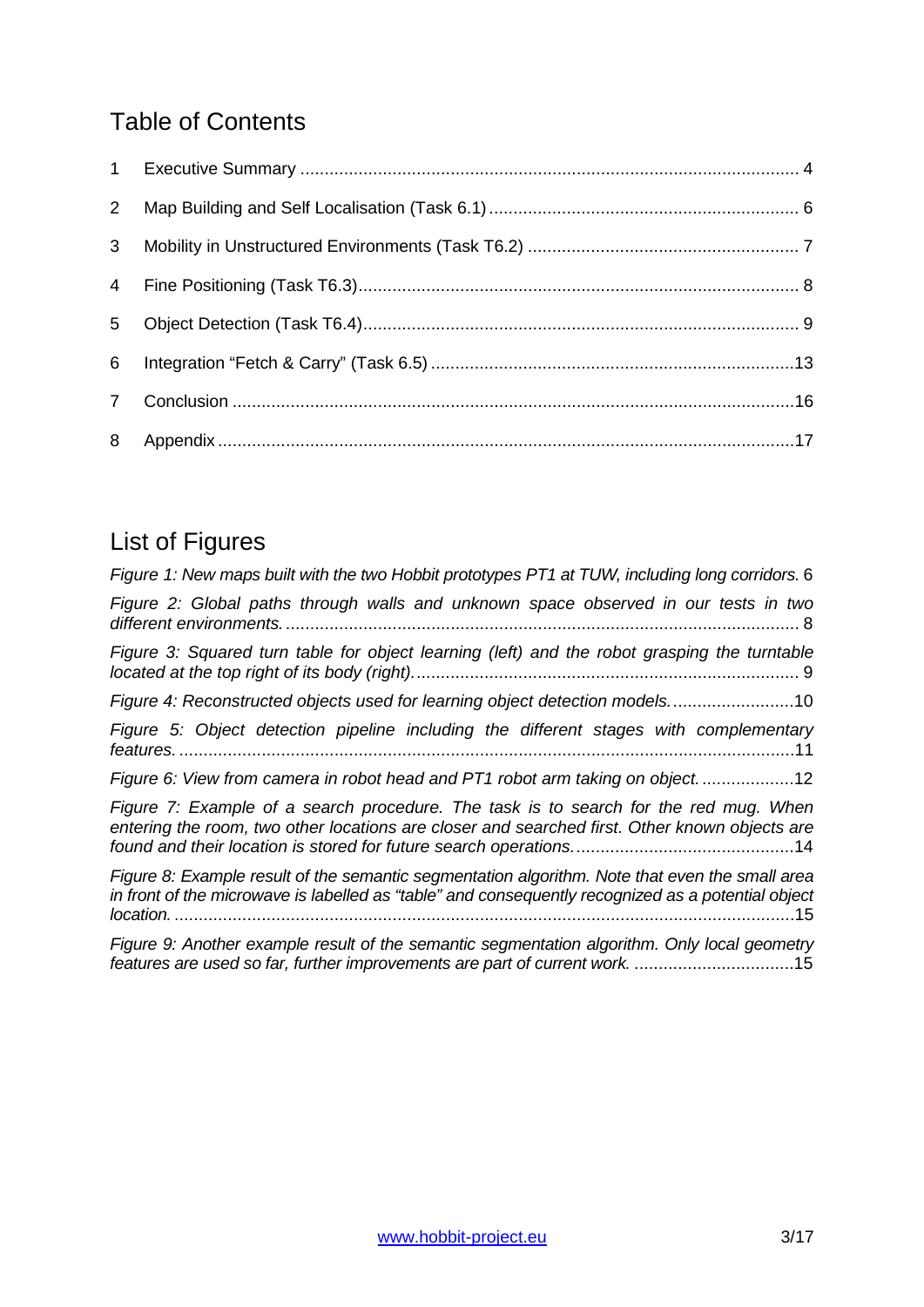### <span id="page-3-0"></span>**1 Executive Summary**

The purpose of this Deliverable – D6.2 Safe and autonomous robot navigation in AAL-homes (publication) – is to present the advancements regarding navigation, fine positioning and object detection as it will be used in PT2 in the form of a paper. To relate the work performed to the work outlined for WP6 in the DoW, we give a summary of the intended tasks and how they have been achieved and are presented in the paper.

The tasks the PT2 HOBBIT robot needs to fulfil are map building, self-localisation and safe navigation as well as detecting objects within search, fetch and carry scenarios. The perception system shall be suitable for domestic environments, which are in general less structured and controlled than for instance industrial or hospital settings. To establish the link to the DoW, we repeat here the descriptions of the relevant Tasks in an abbreviated form to stress the key points related to this Deliverable. The focus of the Deliverable is on the individual components from Tasks 6.1 to 6.4. The upcoming deliverable D6.3 will them focus on the integration towards the Fetch & Carry scenario of Task 6.5:

### **Task T6.1: Map building and self-localisation**

The purpose of this Task concerns the development of map building, update methods and self-localisation. Of particular interest to HOBBIT users is to implement a system that is reliable yet cost effective. To this end the present methods of laser mapping and localisation shall be replaced by novel RGB-D sensors such as the Kinect. Hence, we need to compare existing tools for allowing this extension and develop what is missing to improve performance towards the first prototypes. The idea is to start with the navigation methods available in ROS – Robot Operating System – and then add the functionalities required to approach reliable mapping and localisation.

### **Task T6.2: Mobility in unstructured environments**

The focus of this Task is to make the step from an industrial, office, and museum-like environment, to the home environment. Today lasers only see one plane, while in cluttered home settings all height information up to the height of the robot needs to be regarded to enable safe navigation. Hence, we need to design the perception system such that it can cope with mapping, localisation as well as safe navigation in home settings.

### **Task T6.3: Fine positioning**

Because of the physical design of the HOBBIT robot (by WP7) it is crucial to guarantee proper fine positioning for all operations concerning object manipulation. The resulting solutions will be also the basis for the developments in WP5 and WP7 (recharge procedure). To achieve this, we will improve and refine the mechanisms delivered by Task T6.2. This includes accurate localisation relative to objects (see Task T6.4) for pick up from the floor or grasping from various locations on tables or sofas.

### **Task T6.4: Object detection**

The users want the platform to search for objects as well as to grasp and bring them. Hence, we need to design the perception system such that this functionality can be provided. We build on experience with object class detection using RGB-D sensors as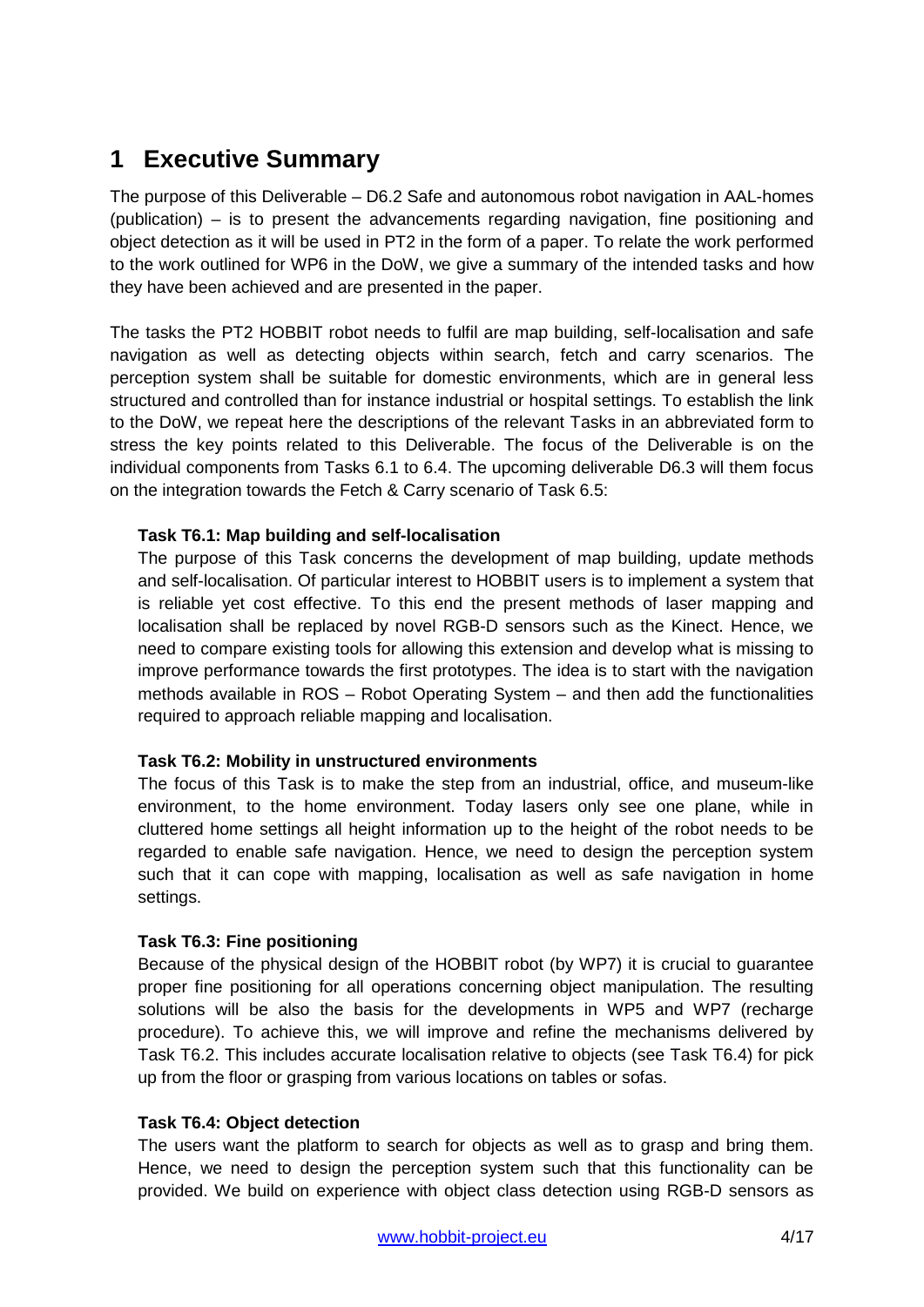proposed for the tasks above. Further along the project we then need to learn and detect the newly learned objects in search and grasp tasks.

### **Task T6.5: Integration of "Fetch & Carry"**

This Task signifies the fusion of the single mechanisms developed in Tasks T6.1 to T6.4 to provide the functionality for the "Fetch & Carry" operations.

To solve the technical issues described in Tasks 6.1 to 6.3, a combined map building, localisation, navigation and fine positioning method is needed. It is important that all these aspects play together in an adequate way. This will also be relevant for Task 6.4, where the platform needs to position the robot arm within a certain range of the object for the pick-up operation. Finally, this is also an important requirement to fulfil the integrated Fetch & Carry tasks in Task 6.5. Specifically, the technical function provided here will provide solutions for the user requirements, where the scenario numbers refer to the table of scenarios in D1.6:

- Call HOBBIT (scenario I),
- Patrolling as part of Emergency (scenarios II),
- Guiding the user in the safety scenario (scenario III),
- Moving to an object as part of the Pick-up and clear floor commands (scenarios IV and V),
- Searching for an object as part of the Bring me command (scenario VII),
- Following the user as part of the Transport command (scenario XI), and
- Moving to the recharging station (scenario XII).

For achieving a combined approach to map building, localisation, navigation and fine positioning we built on known ROS modules, analysed existing solutions, and developed an approach that overcome existing problems.

We present these developments in a paper to document the scientific advance also to the robotics community. The paper is included in this deliverable as Appendix.

In the following we highlight how the developments contribute to solving the issues raised for in the respect tasks of WP6. Section 2 summarises work towards mapping and localisation; Section 3 covers navigation, which is in PT2 highly improved such that Section 4 about Fine positioning is not separate but integrated into the general approach.

Section 5 presents work on object detection and results of object search using the PT1 platform. Section 6 presents first work towards the "Fetch & Carry" scenario as the main integration scenario of the above functions. It will be used in different aspects to provide the functionality for the scenarios outlined in D1.6.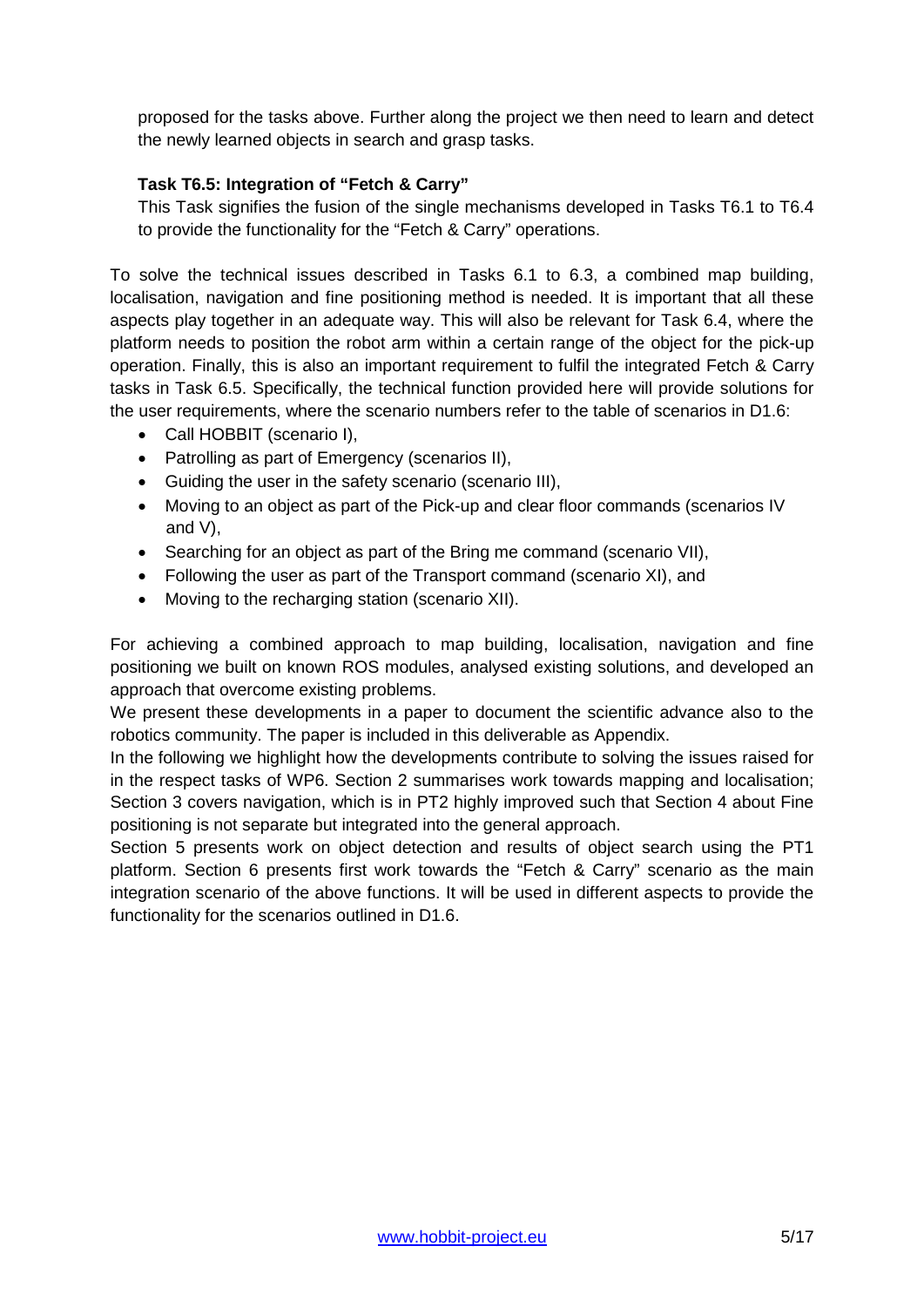# <span id="page-5-0"></span>**2 Map Building and Self Localisation (Task 6.1)**

Regarding map building and localisation, the tasks for PT2 will be to build the map, to mark places that are of interest to the user, and to then provide means for autonomous navigation between any of these places.

For map building and localisation we use the bottom RGB-D camera of the two-camera set-up as presented in D6.1.

For PT2 operation in a new user's apartment, the procedure will work as follows. The robot will be shown around the environment so that an accurate and complete map can be built. This task will be carried out in tele-operation mode by the facilitator. A metric map is built by using the ROS package of the Simultaneous Localization and Mapping algorithm GMapping<sup>[1](#page-5-2)</sup>. When building the map, it is important that there are no dynamic obstacles moving around the apartment and that clutter is removed so that a stable representation of the environment is achieved. Visual feedback to the facilitator from the mapping process allows to obtain a satisfactory final map. New maps from larger environments including corridors - a key challenge in robotic mapping<sup>[2](#page-5-3)[3](#page-5-4)</sup> - were built for test purposes and the results were good for localisation. This was tested on the two prototypes of the Hobbit robot available at TUW. Fig. 1 shows examples of the mapping results.



<span id="page-5-1"></span>*Figure 1: New maps built with the two Hobbit prototypes PT1 at TUW, including long corridors.*

Once the metric map is built and saved, it is possible to open it with a tool editor (based on the Qt cross-platform application framework $4$ ) developed so as to add room labels. An example and more details are given in the paper in the Appendix. The result is the association of places to rooms, which is obtained automatically, and is now available for navigation.

<span id="page-5-2"></span><sup>&</sup>lt;sup>1</sup> G. Grisetti, C. Stachniss, and W. Burgard: Improved Techniques for Grid Mapping with Rao-Blackwellized Particle Filters, IEEE Transactions on Robotics, Volume 23, pages 34-46, 2007

<span id="page-5-3"></span><sup>&</sup>lt;sup>2</sup> P. de la Puente. Probabilistic mapping with mobile robots in structured environments. PhD dissertation. Universidad Politécnica de Madrid. ETSI Industriales. December 2012.

<span id="page-5-4"></span><sup>3</sup> <http://answers.ros.org/question/46996/>

<span id="page-5-5"></span><sup>4</sup> M. Dalheimer (January 2002). "Programming with Qt" (2nd ed.). O'Reilly Media. ISBN 978-0- 596-00064-6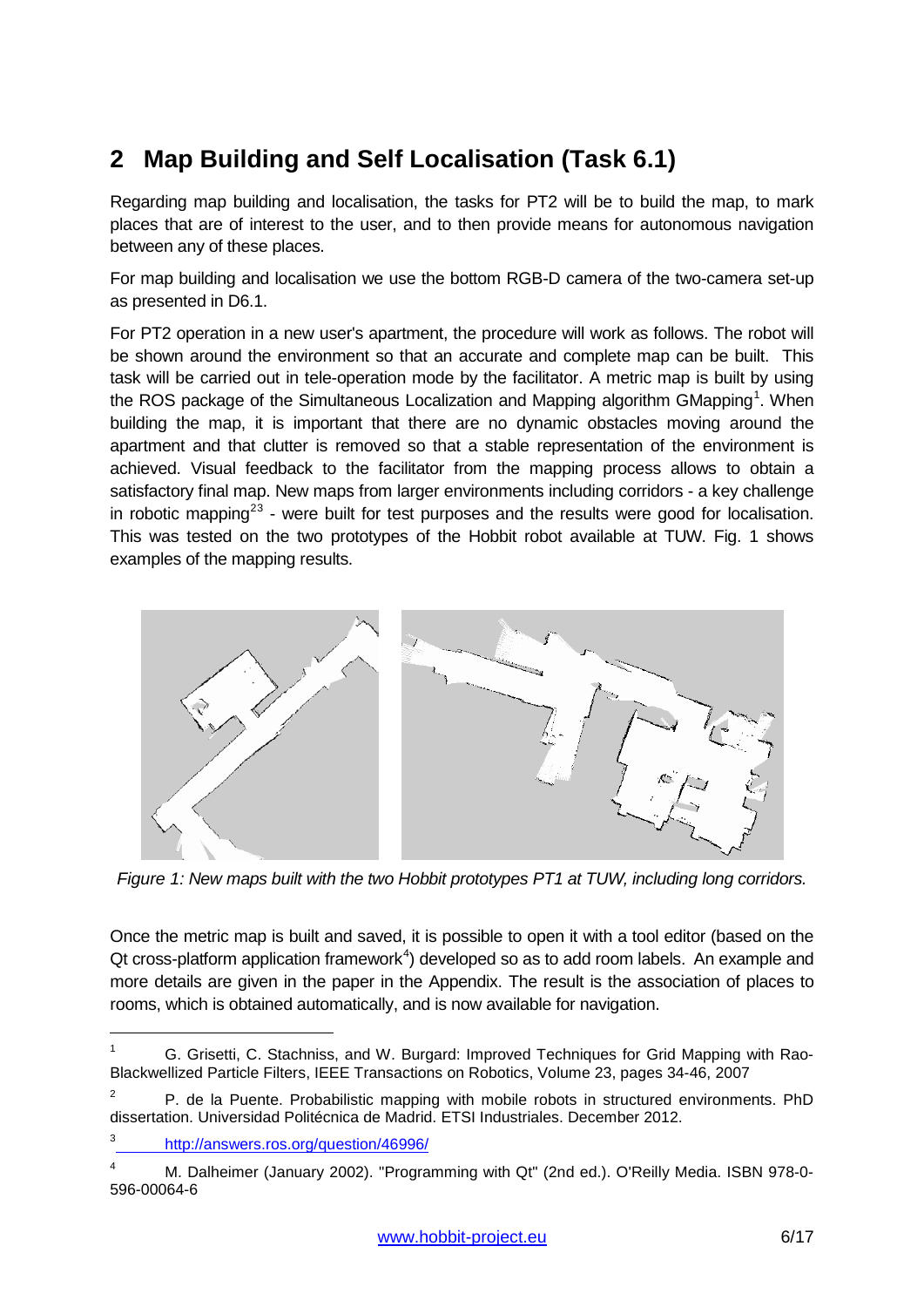As a next step, the facilitator will add to the map places from where the robot will look for the user. A default searching position is required for every room. This default position will be preferably located at the centre of the room and it must allow for 360° rotations of Hobbit. Other searching positions complying with this condition may be added as well.

Finally, the facilitator will also specify places for searching objects. Search locations must ensure that the robot covers in a search procedure all surfaces where objects could be placed and that these surfaces are within the optimal search range where objects are neither too small nor too large to be recognised. For an example of a search see Section 6.

With these results we achieve robust map building and localisation. Besides porting the methods to PT2, the next step is to show that the methods also work in user homes, which is planned to verify during pilot tests.

# <span id="page-6-0"></span>**3 Mobility in Unstructured Environments (Task T6.2)**

The PT2 platform will have to autonomously navigate in homes. Autonomous navigation performs the motion between any of the specified places as outlined in the previous Section. Depending on the scenario, the place information is provided either directly by the user (the robot asks first for a room and then a place in this room) or may be produced by the system, e.g., exploiting the pre-defined search places or automatically accessing all the defined places in a room.

Regarding the low level navigation, we have to cope with a non-holonomic platform. The consequence is that each method needs to be accurately adjusted to the specific kinematic drive properties of the very platform. This can be achieved by tuning the respective navigation parameters and it requires thoroughly testing the resulting platform motions. Typical problems that are encountered with standard methods are related to the fact that a non-holonomic platform has a limited driving and curve range and difficulties for finding good parameter compromising performance in the existing solutions, especially for navigation in narrow spaces. We are not the first ones to notice these problems<sup>[5](#page-6-1)[6](#page-6-2)</sup> yet standard solutions do not yet exist.

The paper in the Appendix summarises what has been done to find an optimal set of parameters for navigation in homes.

Along the work, a serious bug of the default global planner provided by ROS was discovered. The consequence is that sometimes there are global plans passing through walls, obstacles and unknown space in the map. We found out that other people also had problems with this issue and that Hydro, the most recent version of ROS, should resolve this problem. Before migrating the whole system to Hydro - which is planned for the end of the year (WP 7) several adjustments were made to reduce this problem. For the solution a compromise is needed so that it is possible to allow for a limited localization error while making sure that no static obstacles are ever ignored in the path planning. The short range blind area of the Kinect sensor makes the problem more noticeable. Avoiding planning through unknown

<span id="page-6-1"></span><sup>5</sup> http://answers.ros.org/questions/

<span id="page-6-2"></span><sup>6</sup> <http://code.ros.org/lurker/message/20100904.071241.569a5c7f.en.html>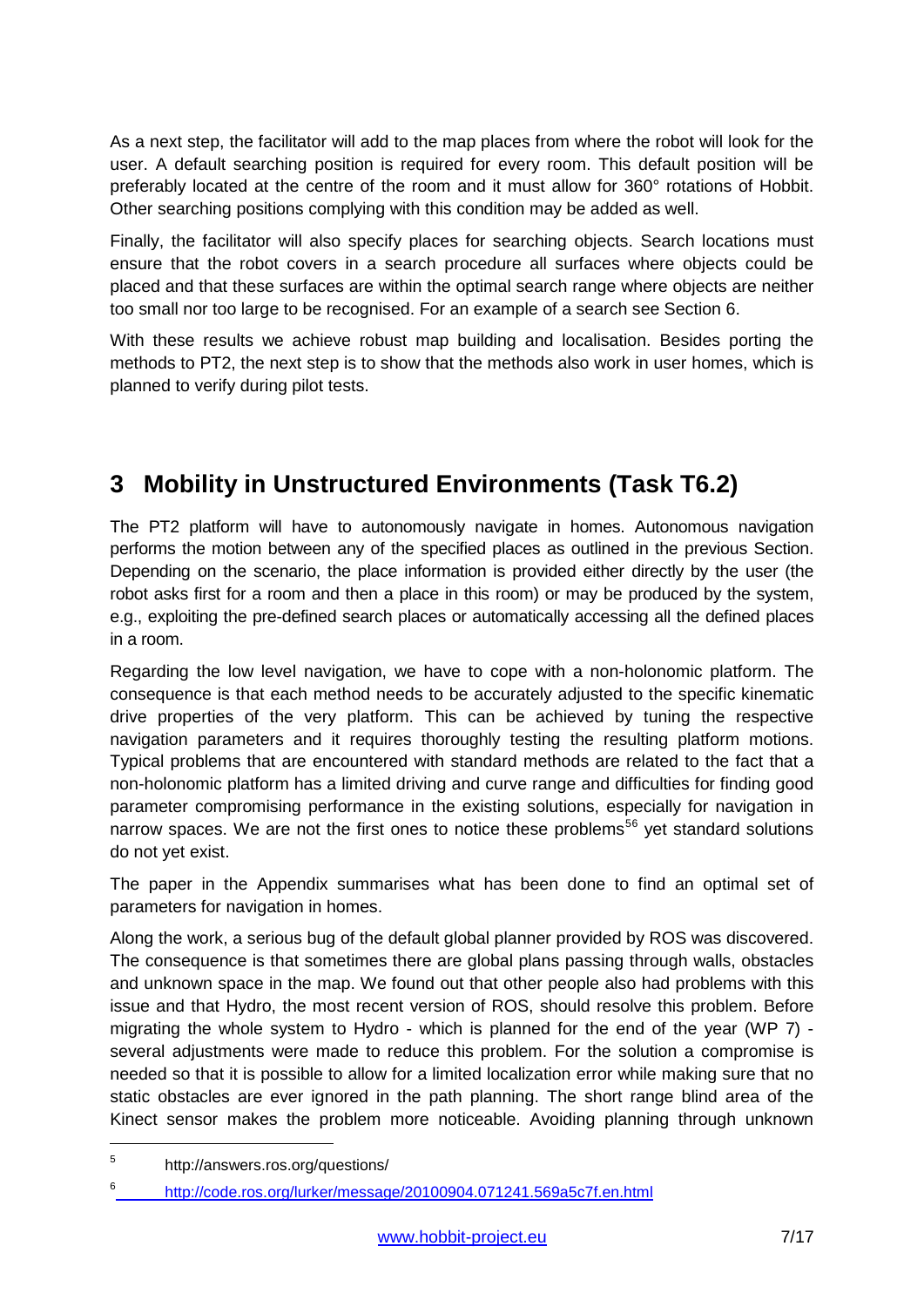areas was simpler by means of a given parameter and it should prevent the problems to occur and this will be tested next. Figures 2 shows two cases in which the global path provided by the navfn algorithm available in ROS suffers from this kind of problem.



*Figure 2: Global paths through walls and unknown space observed in our tests in two different environments.* 

<span id="page-7-1"></span>Navigation can now be used and tested in further scenarios. It is possible to retrieve the paths and traveling distances to all the places from the path planner, without the robot needing to actually go there. This service was successfully used to implement an efficient search procedure for the *locate user* functionality presented in the scenario description in D1.6. The robot is now able to autonomously look for the user from all the search positions defined for each room, employing the distance criterion and previous knowledge about the last room where the user was detected if available. This functionality was implemented by means of the ROS SMACH architecture for creating complex robot behaviour<sup>[7](#page-7-2)</sup> (WP 3). Error cases like the path planning failing to obtain a path and even better navigation in narrow spaces will be future work before full integration into the PT2 platform.

The results regarding navigation indicate that the challenges in user homes should be overcome. Next we will port methods to PT2 and then show that the methods also work in user homes, which is planned to verify during pilot tests.

# <span id="page-7-0"></span>**4 Fine Positioning (Task T6.3)**

For PT1 we had to specifically consider small platform motions, since the basic navigation framework did not work accurately enough. Also previous experience pointed this way, such that in the DoW, this task was added.

However, with the navigation method in place as described in the previous Section, the robot reaches all places within its map with sufficient accurate such that no specific fine positioning measures are necessary any longer. The work planned for this task was effectively used to obtain a more generic and complete accurate navigation method rather than an additional fine positioning method.

<span id="page-7-2"></span><http://wiki.ros.org/smach>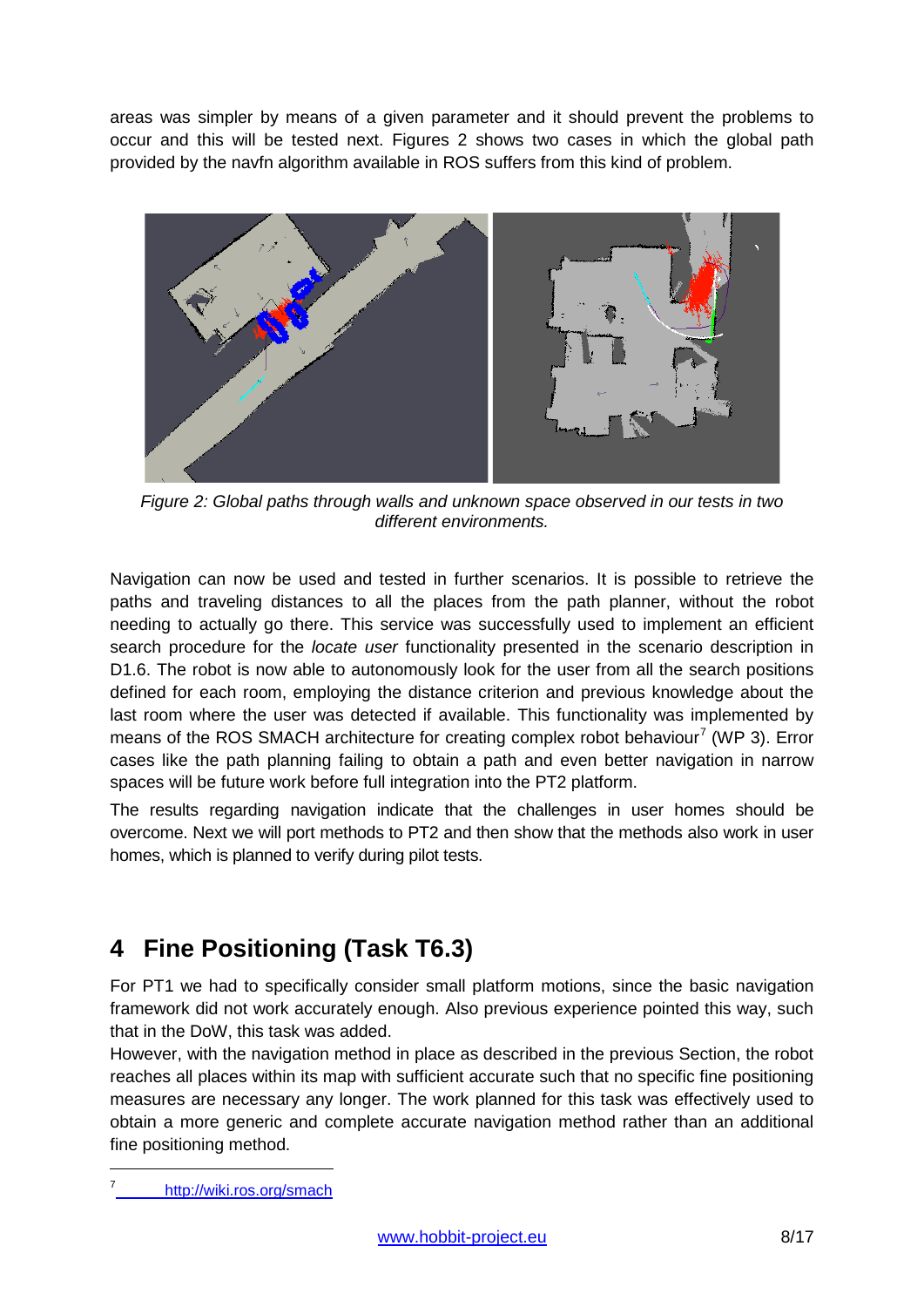## <span id="page-8-0"></span>**5 Object Detection (Task T6.4)**

Object detection is one of the core abilities for a robot in an object search and deliver scenario. Challenges of finding everyday life objects are the enormous number of different types and conditions in home environment. In deliverable D1.6 we summarized object and environmental parameter which make robust and reliable object search feasible. In the following paragraphs we explain newly developed and adapted approaches for object learning, recognition and grasping proposed for the PT2.

In the spirit of the MUC concept, learning of objects is interactive. The PT2 robot navigates to a location close to the user, the robot grasps the turntable located at its body (see Figure 3) and presents the turntable to the user in a position such that it can be reached conveniently. Then HOBBIT asks the user to place an object on the turntable and starts learning the object. We designed a squared turntable which enables robust and accurate camera pose tracking (see Figure 6.6, left). Hence, any kind of object regardless of its texture or shape can be learned.



*Figure 3: Squared turn table for object learning (left) and the robot grasping the turntable located at the top right of its body (right).*

<span id="page-8-1"></span>Given the positions on the turntable, object learning operates as follows. First RGB-D images are captured and the camera pose is tracked with respect to the region of interest (ROI) covering the object and the squared turn table. Two algorithms, namely an image keypoint based pose tracking pipeline and an Iterative Closest Point (ICP) approach are implemented to estimate the camera motion. Both algorithms are state of the art and allow robust camera pose tracking. The decision which one will finally be used is postponed and depends on the robustness and real time performance. Additionally, we implemented the non-linear pose optimization proposed by Fantoni et al. $8$  which compensates the drift. A final filtering step

<span id="page-8-2"></span> $8$  Fantoni, S. and Castellani, U. and Fusiello, A., "Accurate and Automatic Alignment of Range Surfaces," 3D Imaging, Modeling, Processing, Visualization and Transmission (3DIMPVT), 2012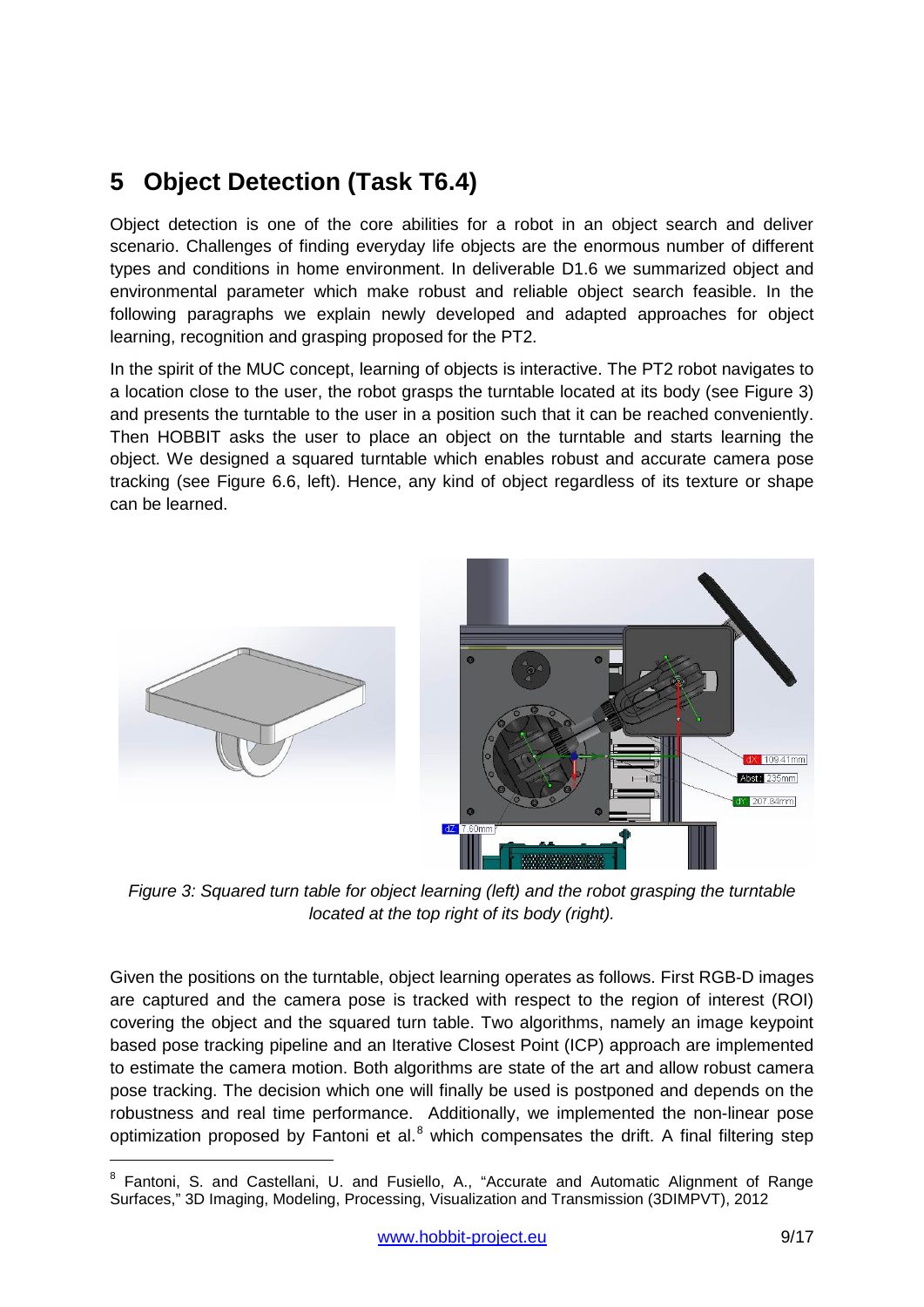using a weighted voxel grid inspired by Kinect Fusion<sup>[9](#page-9-1)</sup> is used to sub-sample and smooth the reconstructed object point cloud. Results of the first tests are shown in Figure 4.



*Figure 4: Reconstructed objects used for learning object detection models.*

<span id="page-9-0"></span>For object detection we integrated an effective algorithm developed in our previous work<sup>[10](#page-9-2)</sup>. The proposed method is based on a combination of different recognition pipelines, each exploiting the data in a diverse manner and generating object hypotheses that are ultimately fused together in a Hypothesis Verification stage<sup>[11](#page-9-3)</sup> that globally enforces geometric consistency between model hypotheses and the scene. Such a scheme boosts the overall recognition performance as it enhances the strength of the different recognition pipelines (Figure 5) while diminishing the impact of their specific weaknesses. Specifically, the currently implemented pipelines take advantage of the multi-modality of the data:

• A semi-global 3D descriptor representing an extension of the OUR-CVFH approach<sup>[12](#page-9-4)</sup> based on the colour, shape and object size cues. Regarding the segmentation stage required by the semi-global pipeline, we use the strategy recently proposed in our previous work $13$ .

<span id="page-9-1"></span> $9$  Izadi, Shahram and Kim, David and Hilliges, Otmar and Molyneaux, David and Newcombe, Richard and Kohli, Pushmeet and Shotton, Jamie and Hodges, Steve and Freeman, Dustin and Davison, Andrew and Fitzgibbon, Andrew, "KinectFusion: Real-time 3D Reconstruction and Interaction Using a Moving Depth Camera," in 24th Annual ACM Symposium on User Interface Software and Technology, Santa Barbara, California, USA, 2011.

<span id="page-9-2"></span><sup>&</sup>lt;sup>10</sup> A. Aldoma Buchaca, F. Tombari, J. Prankl, A. Richtsfeld, L. di Stefano, M. Vincze, "Multimodal Cue Integration through Hypotheses Verification for RGB-D Object Recognition and 6DOF Pose Estimation," in IEEE International Conference on Robotics and Automation (ICRA), Karlsruhe, Germany; 2013.

<span id="page-9-3"></span><sup>&</sup>lt;sup>11</sup> A. Aldoma, F. Tombari, L. Di Stefano, and M. Vincze, "A global hypothesis verification method for 3d object recognition," in European Conference on Computer Vision (ECCV), 2012.

<span id="page-9-4"></span> $12$  A. Aldoma, F. Tombari, R. Rusu, and M. Vincze, "Our-cvfh: Oriented, unique and repeatable clustered viewpoint feature histogram for object recognition and 6dof pose estimation," in Joint DAGM-OAGM Pattern Recognition Symposium, 2012.

<span id="page-9-5"></span><sup>&</sup>lt;sup>13</sup> A. Richtsfeld, T. Mörwald, J. Prankl, M. Zillich, and M. Vincze, "Segmentation of Unknown Objects in Indoor Environments," in IEEE/RSJ International Conference on Intelligent Robots and Systems (IROS), 2012.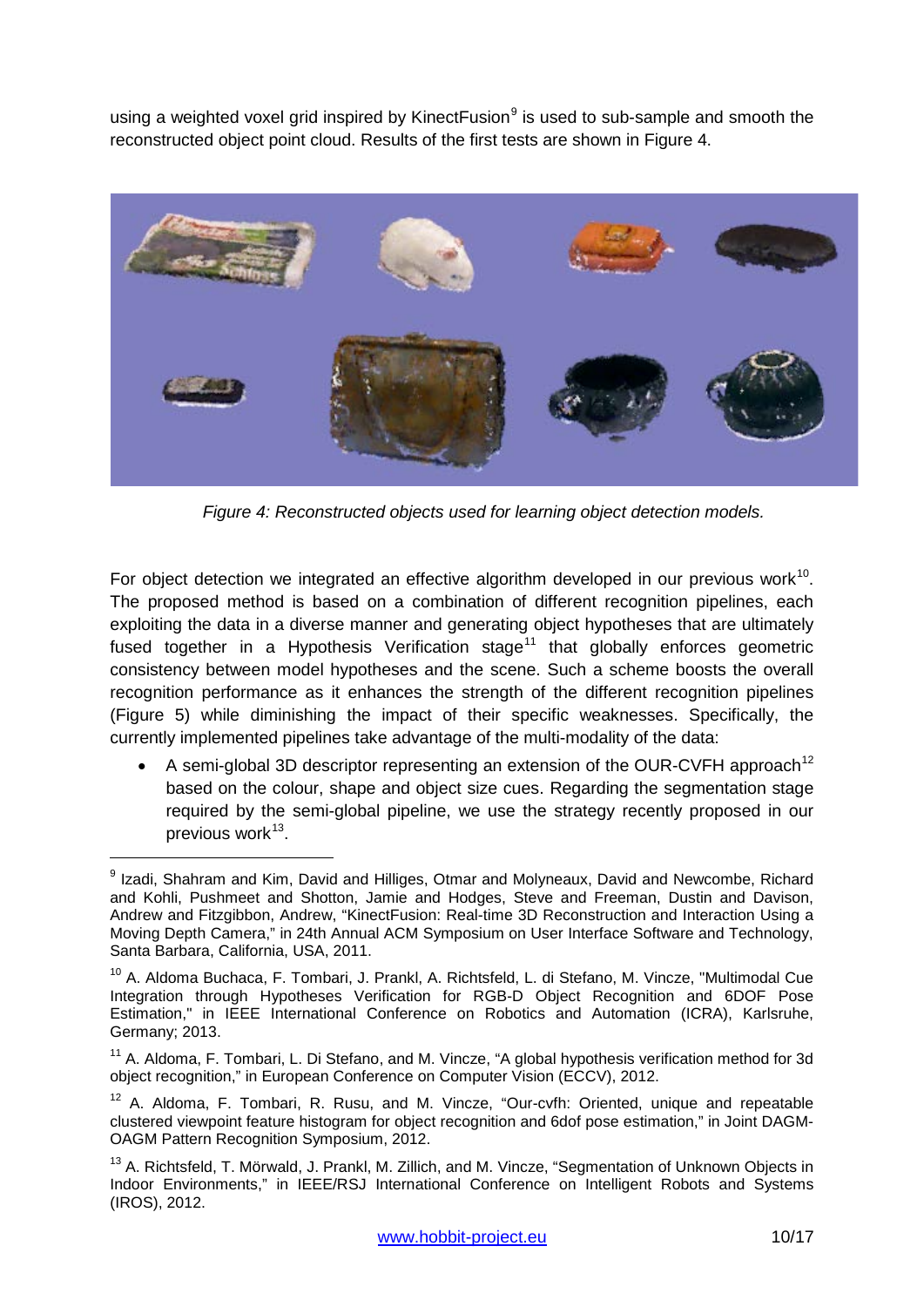- A 2D local descriptor (SIFT<sup>14</sup>) which is able to generate object hypotheses with associated 6 DOF pose by back-projection of the 2D keypoint locations into the 3D space.
- A 3D local descriptor (SHOT<sup>[15](#page-10-2)</sup>) aimed at establishing correspondences between model and scene surface patches.



<span id="page-10-0"></span>*Figure 5: Object detection pipeline including the different stages with complementary features.*

Figure 5 sketches the proposed algorithm by showing the various stages therein and the way the three different pipelines are merged together, ending up into a final Hypothesis Verification stage which is in common with all pipelines. As usual for recognition systems, our system consists of a training stage, where models of the objects to be recognized are learned based on the images the corresponding camera poses and the reconstructed objects (described in the previous paragraph). Finally, the identification and pose estimation of objects in the scene is done online and provides the 3D location for grasping the object.

For the actual grasp action we decided to integrate an arm with six degrees of freedom, in contrast to the 5 degrees-of-freedom IGUS arm used in PT1. The additional degree of freedom makes path planning more flexible and a dynamic calculation more applicable. A model of the new arm was built for simulation with 3D CAD design software and the kinematic capabilities and path planning with obstacle avoidance were tested in the robotic simulation environment OpenRAVE. The new arm is tested separately and will be available on the robot in March. To improve the grasping method itself, we continued to use the PT1 platform (Figure 6).

The existing method for grasp point detection (Height Accumulated Features - HAF) was improved and extended to cope with certain situations where objects were placed on top of bigger objects (like boxes) and near to the objects boarder of these bigger objects. These improvements were published at ICRA 2013. Furthermore, the results demonstrate the capability of the approach to grasp objects in cluttered environments (e.g. in a pile of objects).

Further work was done to calculate an optimal gripper opening width as a pre-step for grasping. This enhancement enables grasping of an object even if the object is placed in

<span id="page-10-1"></span><sup>&</sup>lt;sup>14</sup> D. G. Lowe, "Distinctive image features from scale-invariant keypoints," International Journal of Computer Vision (IJCV), vol. 60, no. 2, pp. 91–110, 2004.

<span id="page-10-2"></span><sup>&</sup>lt;sup>15</sup> F. Tombari, S. Salti, and L. Di Stefano, "Unique signatures of Histograms for local surface description," in Proc. 11th European Conference on Computer Vision (ECCV 10), 2010.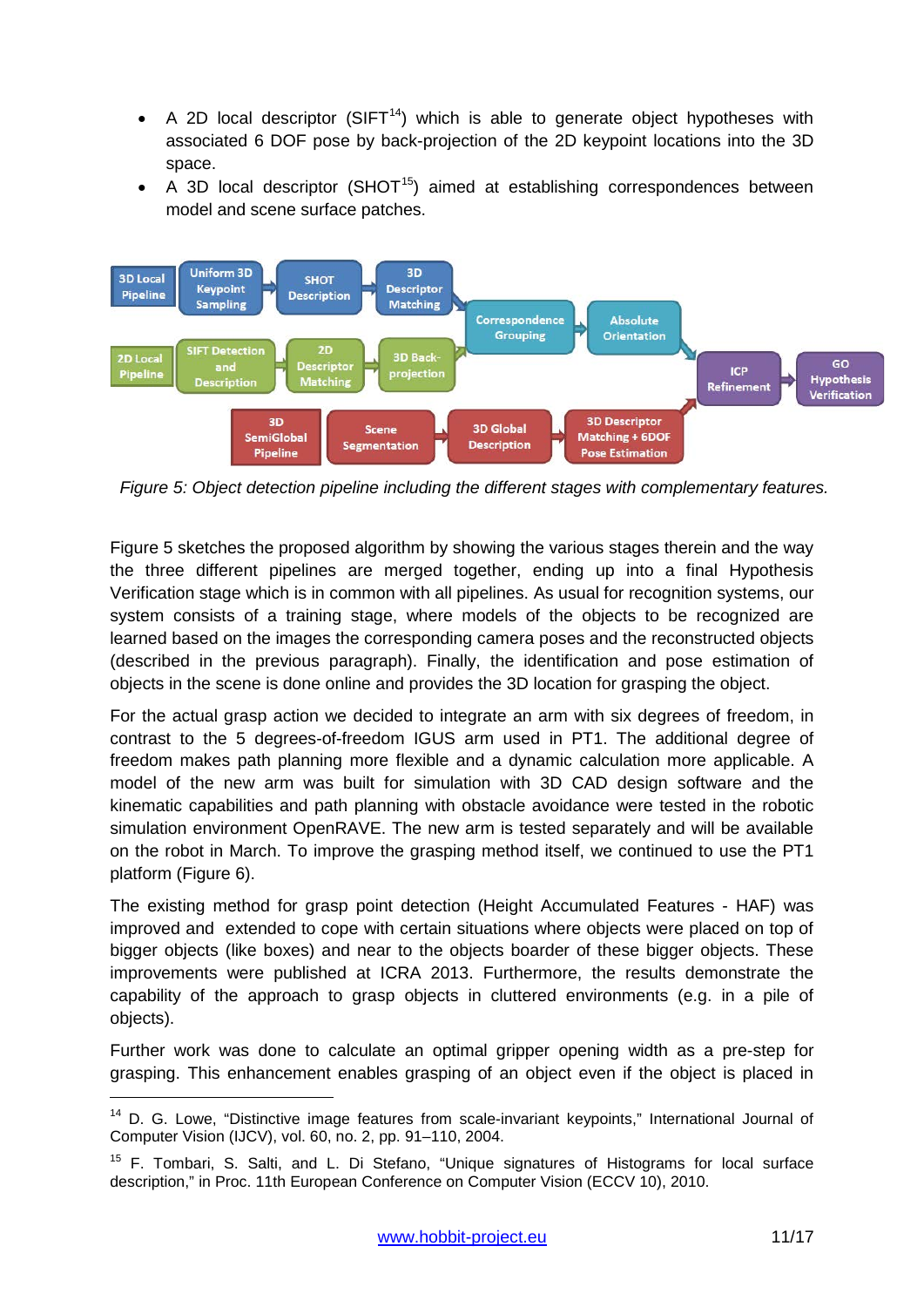between other objects. An example scenario with a video tape in a shelf is depicted in Figure 6.



*Figure 6: View from camera in robot head and PT1 robot arm taking on object.* 

<span id="page-11-0"></span>During user trials for PT1 after each grasp was executed the robot checked if the grasp was successful. The procedure was time consuming, especially if a grasp was unsuccessful because the robot had to start grasping from the default position of the arm. Since one important point of criticism from user side was that Hobbit executes his tasks rather slow, we worked on optimising this procedure using a kind of visual servoing approach. We want to detect as soon as possible if a grasp was successful or not. A first approach detects edges of the gripper and compares the resulting edges with a reference of the gripper. The underlying concept is that the (edges of the) gripper gets deformed when the gripper is closed and an object is inside. Regrettably, the resolution of the Kinect camera is not sufficient to get significant views of a grasping position near the floor. So this approach could only be implemented with better hardware or perception method. A direct picture match with the SIFT algorithm (Scale Invariant Feature Transform) did not result in the correct outcome either, because there are too few interest points on the gripper. An additional implemented approach uses a CAD-model of the gripper and detects it with a pre-implemented algorithm called 3D-Net of the PCL (PointCloudLibrary, [http://www.pointclouds.org\)](http://www.pointclouds.org/). As the depth information of the gripper is not satisfying the needs of the algorithm – only a few depth points of the gripper can be detected – the gripper was covered with balloon-plastic to increase the visible gripper surface. Although this improved the results, it was still not satisfying our robustness requirements.

Our favourable approach we are currently working on is based on a pattern matching algorithm with AR-markers. A pattern was designed and mounted on both sides of the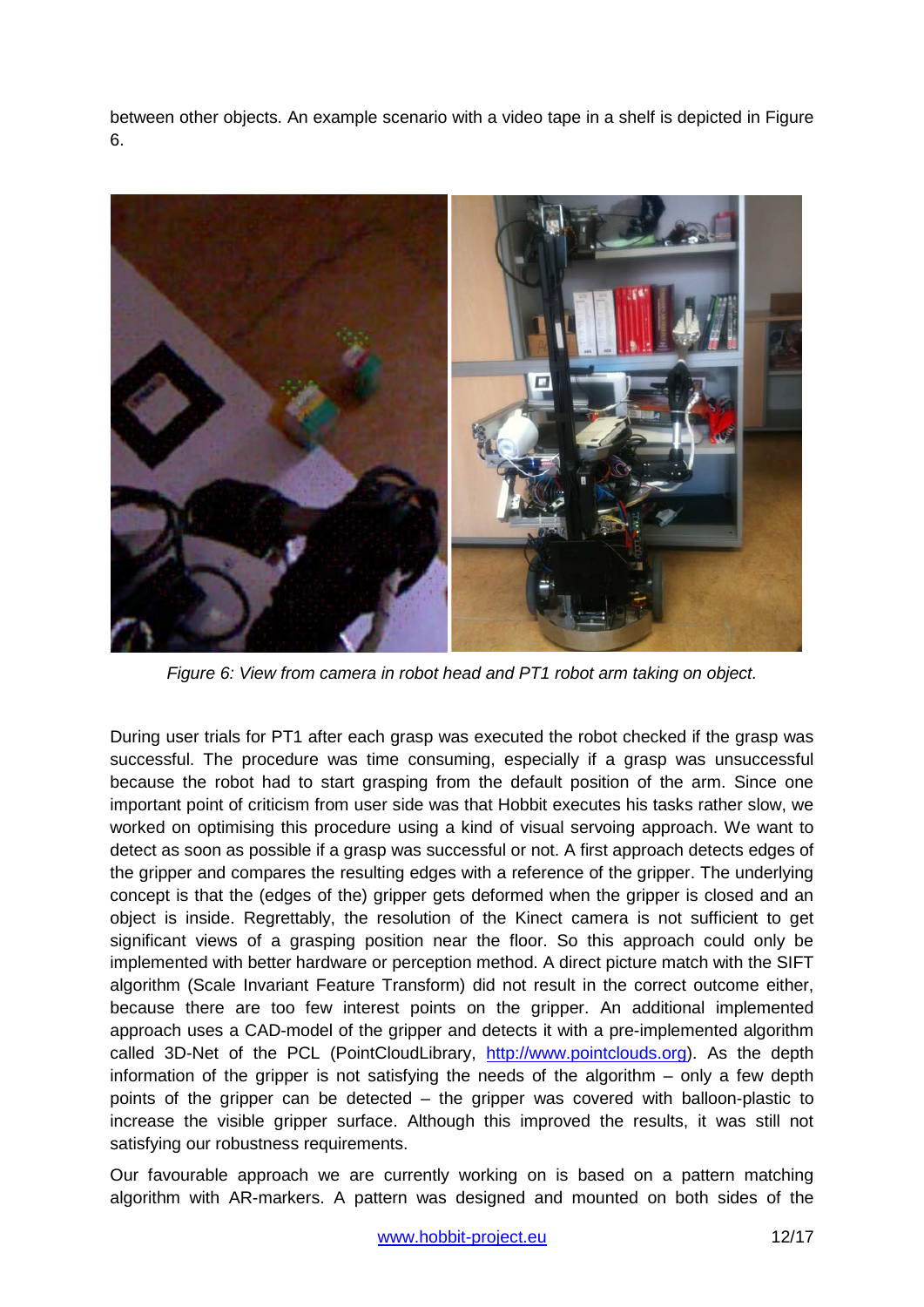manipulator fingers. The gripper is closed if an object is detected in a promising grasp position relative to the gripper. If the gripper closes completely the pattern can be matched as the cut region get connected and complete the pattern. As the pattern gets matched it is obvious, that there is no object in the gripper. The grasping approach failed. If the pattern can't be matched there has to be an object between the two parts of the gripper. Moving the robot arm up, trying to take the object away, and again starting the pattern matching verifies if the grasp was stable. The precondition for this solution is the top-view of the pattern, which is mounted at the gripper. The matching works with a rotated gripper in the range of approximately –45 … +30 degrees, measured from the top-view. The pattern cannot be matched if the gripper is rotated to the lateral view. Therefore we use a predefined arm positions with minimal arm movement necessary from the actual grasp position for checking the success of executed grasps.

Next work is to port the robot arm planning methods to the new 6DOF arm and then start testing. The object detection method can be used as it is.

## <span id="page-12-0"></span>**6 Integration "Fetch & Carry" (Task 6.5)**

Work has been started towards integration for the search task. An efficient search procedure, based on the optimization of a cost function, has been worked out. As a prerequisite, several "search locations" per room have to be defined in the map during the initialization phase. To that end, a special annotation tool has been developed (Section 2).

If an object has to be searched for, the cost function is evaluated for every search location. The locations are then sorted according to their corresponding cost, which yields the optimized search procedure for the object. The cost function takes several aspects into account, such that a good trade-off between the probability of the object being found at a search location and the time it takes to get there can be found. While the different locations are searched by HOBBIT one-by-one, the probabilities of the object being there are permanently updated depending on if the object has been found or not.

Moreover, a penalty term is added to locations which are in the same room as the user, as we assume that the object is most likely located in a different room which should therefore be searched first. If a room cannot be reached because the path is blocked, the costs for all search locations in that room are increased such that these locations are considered last during the search procedure.

As an additional approach to reduce the execution time for the fetch & carry procedure, we are working on an efficient real-time semantic segmentation algorithm. The purpose of the algorithm is to generate a segmentation of the scene, visible by the head Kinect, into semantically meaningful parts, like floor, wall, table, cabinet... Using the additional knowledge of the semantic segmentation result, the search procedure for objects can be further automated and optimized, without the need of specifically labelled "search locations". Instead, the robot figures out itself, where possible object locations might be (objects are most likely located on tables, shelves...) and where it has to navigate to in order to be able to detect them. The knowledge could be exploited even further, to generate complete "semantic maps" of the environment, allowing the user to send the robot to automatically detected places like "the table in the living room". Example of the current capabilities of the algorithm can be seen in Figures 8 and 9.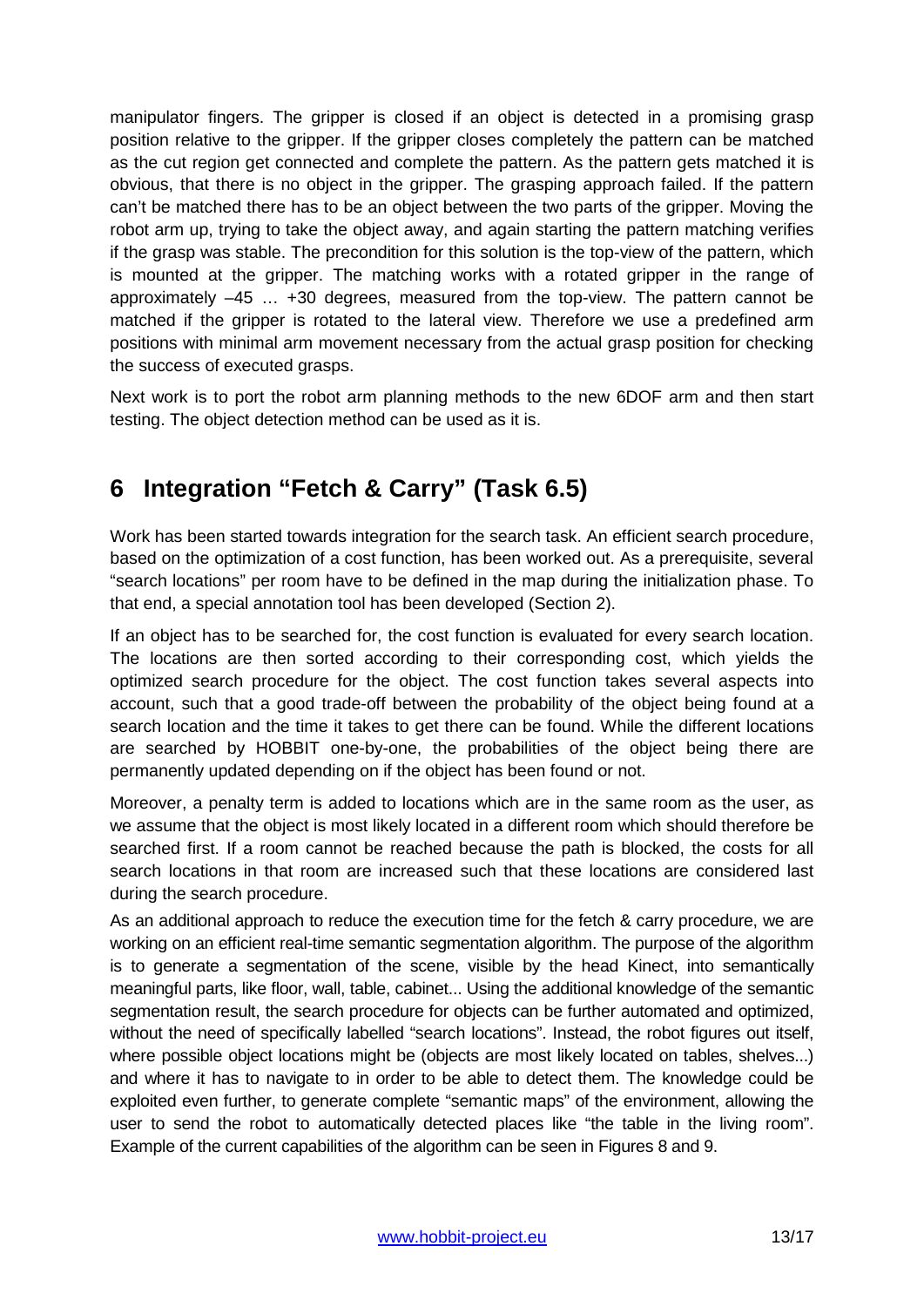<span id="page-13-0"></span>

*Figure 7: Example of a search procedure. The task is to search for the red mug. When entering the room, two other locations are closer and searched first. Other known objects are found and their location is stored for future search operations.*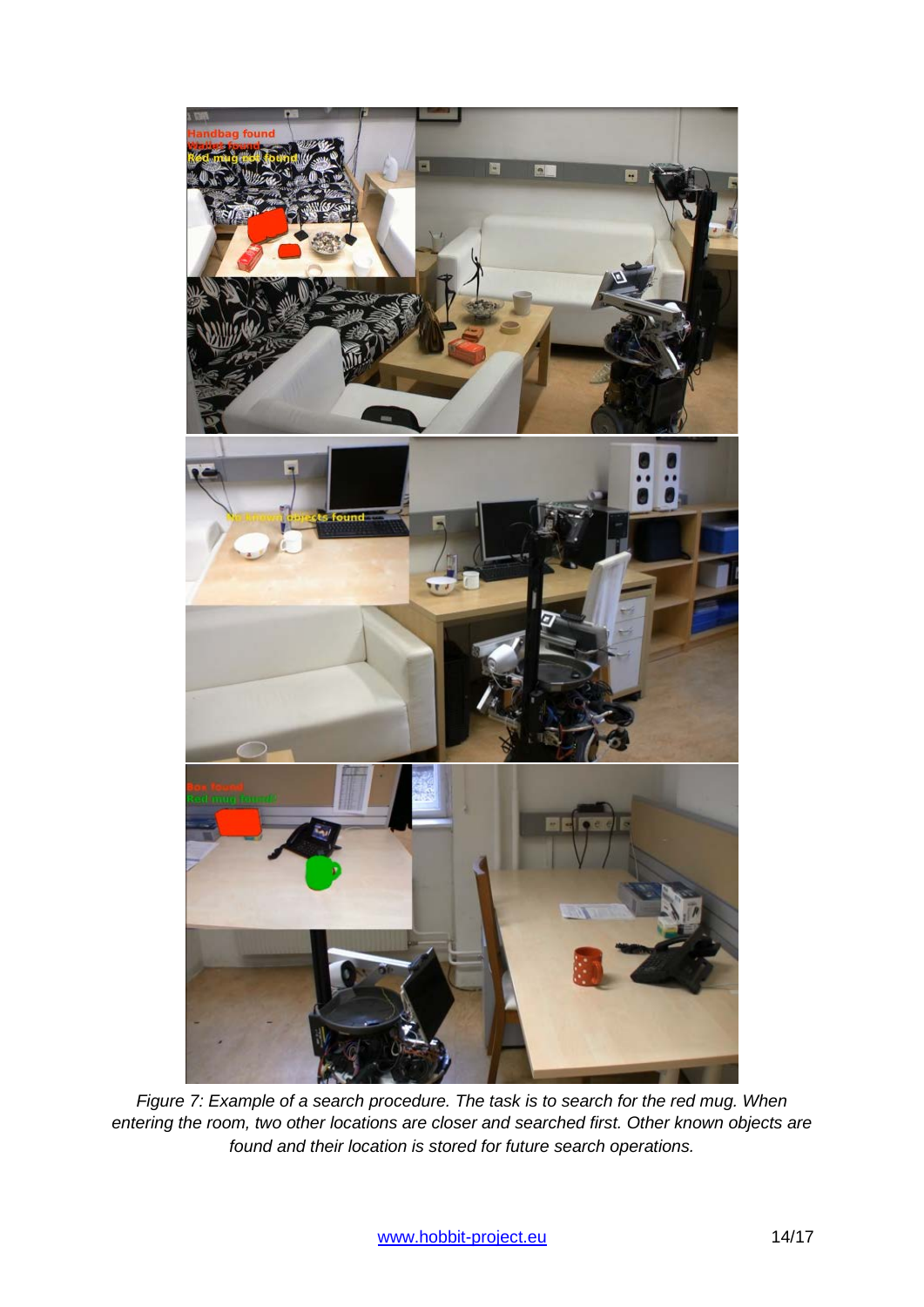

*Figure 8: Example result of the semantic segmentation algorithm. Note that even the small area in front of the microwave is labelled as "table" and consequently recognized as a potential object location.*

<span id="page-14-0"></span>

*Figure 9: Another example result of the semantic segmentation algorithm. Only local geometry features are used so far, further improvements are part of current work.*

<span id="page-14-1"></span>At the moment, the method is only using local geometry features to classify the points returned by the top Kinect camera, colour information will be included in the next step. Finally, we will add a probability model for the spatial relations between class labels, what is expected to further enhance the labelling accuracy. Thus, from training data the algorithm will learn relations like objects are more likely to be located on tables or cabinets that are close to walls and so on.

The next steps are to thoroughly test this method and analyse if it can be integrated into the search procedure. The search procedure itself needs to be ported to PT2 and then tested in lab and pilot tests.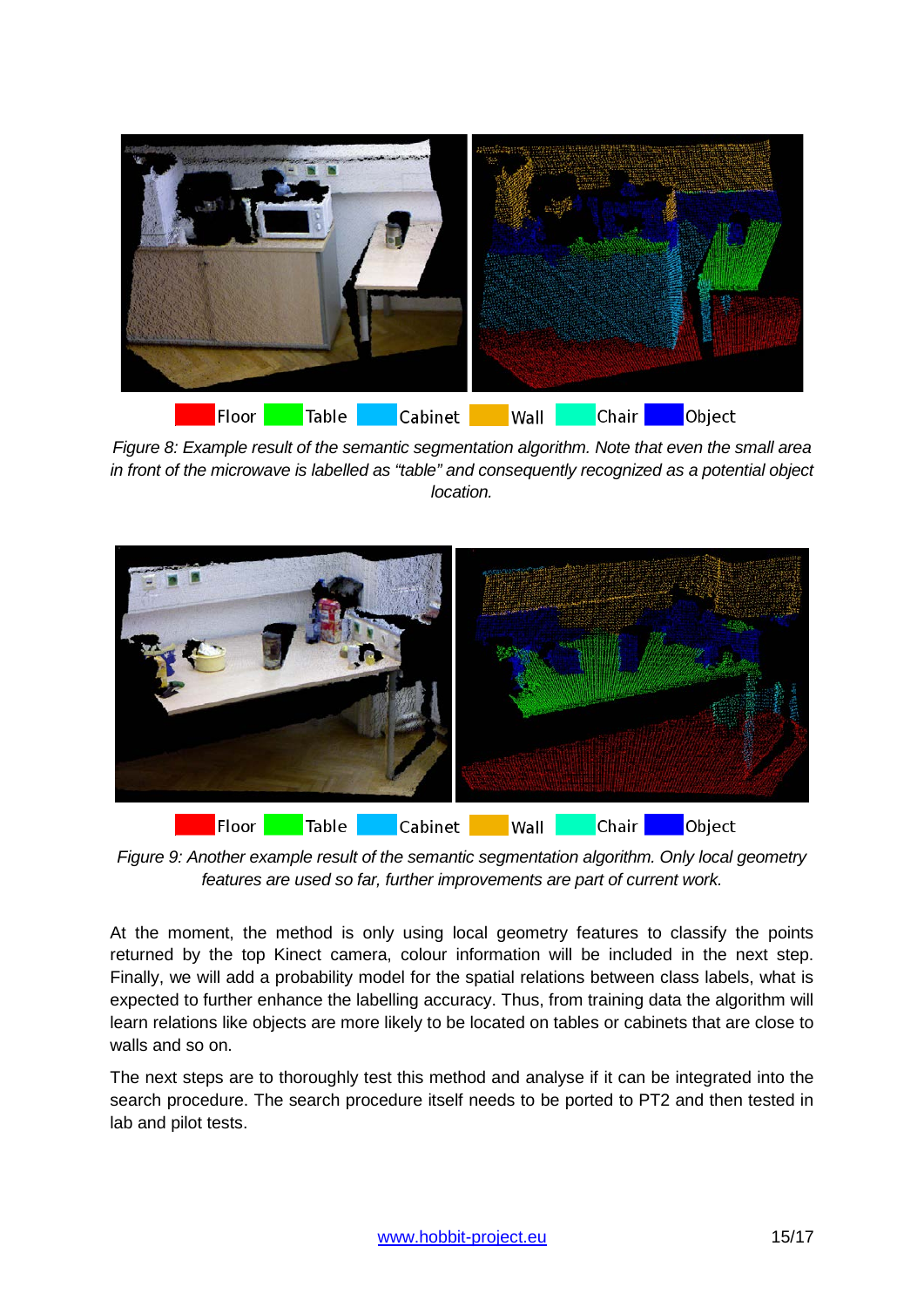# <span id="page-15-0"></span>**7 Conclusion**

The aim of this Deliverable was to describe the progress with respect to the components of WP6 for future integration into the PT2 HOBBIT robot. The main technical advance regarding map building and navigation (Tasks 6.1 to 6.3) is presented as a publication. The intention is to submit this paper to IROS 2014. We also highlighted key points and related the achieved results with the description of work. In summary the objective of replacing the laser sensor(s) with RGB-D sensors has been achieved and we retain robust mapping, localisation, obstacle avoidance, and navigation capabilities.

Furthermore, we also report work in Tasks 6.4 and 6.5. This work has the goal to obtain a practical system for object detection and object search for use in the PT2 HOBBIT robot. We show that we achieve object learning with a method that is easier to handle for the user than in PT1. We further outline a method to use the hierarchical place and room structure to search for learned objects and to store objects if found during the search.

The next step is to transfer the developments from PT1 to the new PT2 platforms. This work started already by discussing interfaces between the ROS methods and the Metralabs platform. Furthermore, we will test the existing localisation and navigation methods at Metralabs for potential integration or combination. Results will be reported in D6.3.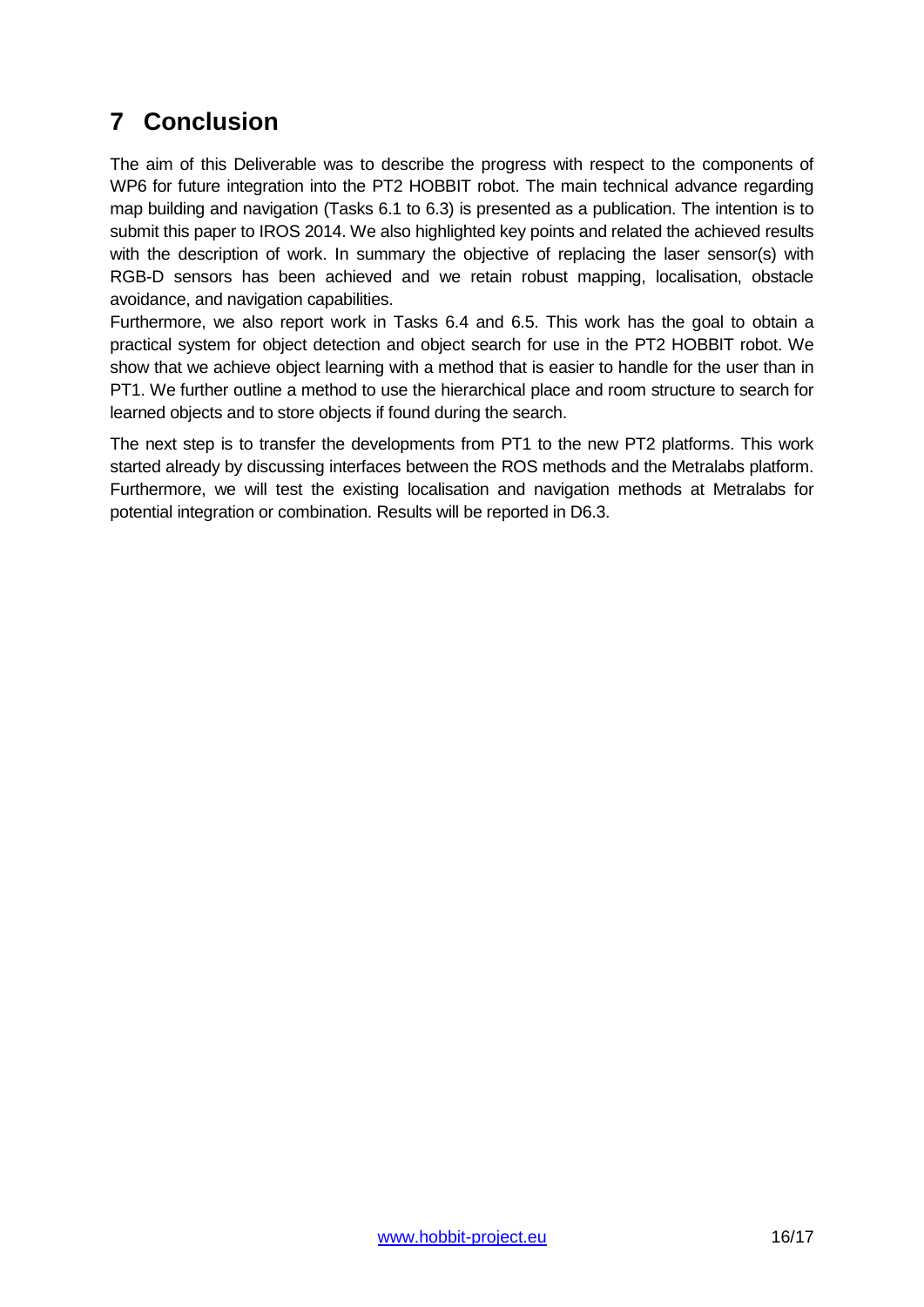## <span id="page-16-0"></span>**8 Appendix**

[1] P. de la Puente, M. Bajones, P. Einramhof, D. Wolf, D. Fischinger, M. Vincze: RGB-D Sensor Setup for Multiple Tasks of Home Robots and Experimental Results; to be submitted to IROS 2014.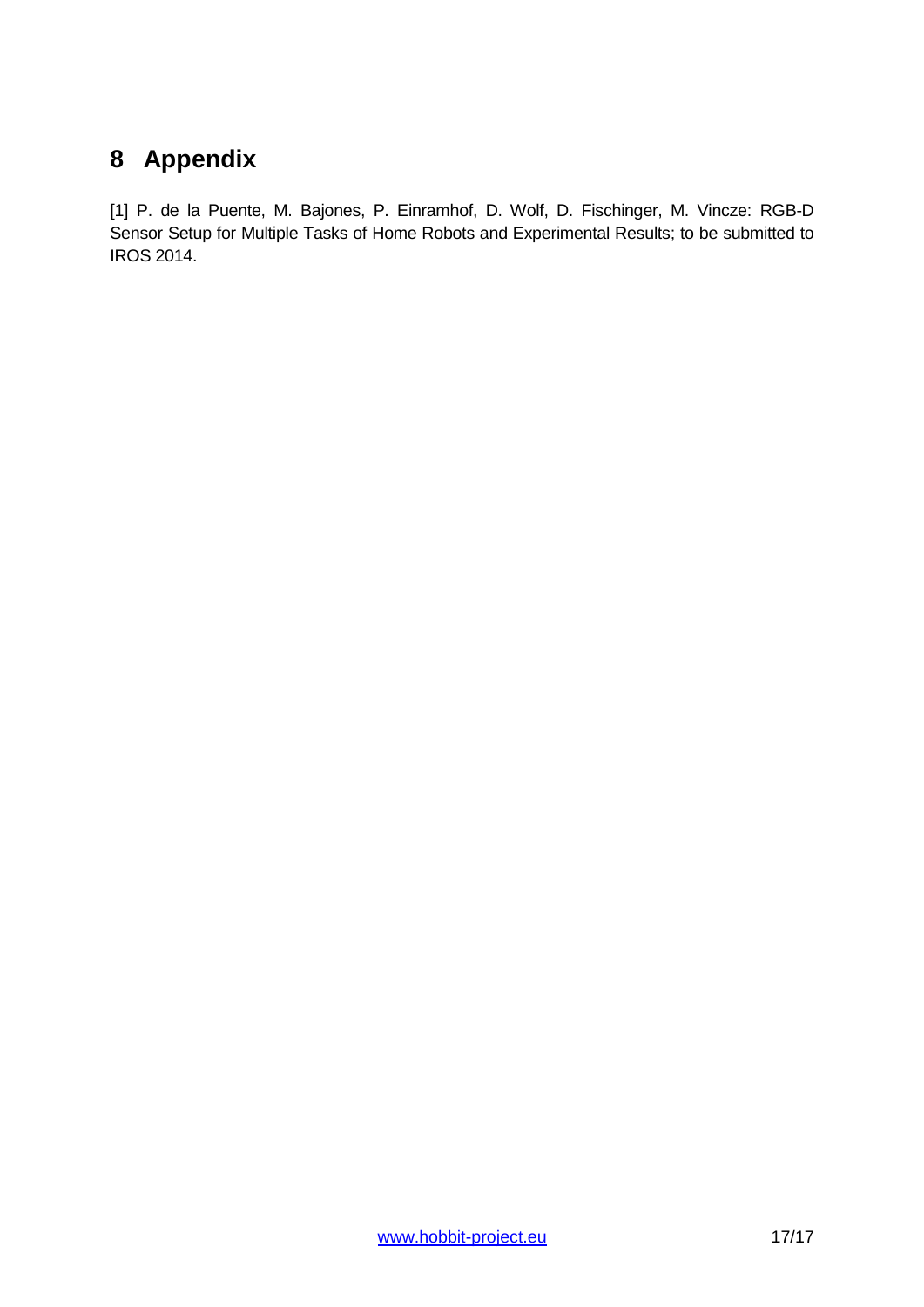### RGB-D Sensor Setup for Multiple Tasks of Home Robots and Experimental Results

P. de la Puente, M. Bajones, P. Einramhof, D. Wolf, D. Fischinger, M. Vincze<sup>1</sup>

*Abstract*— While navigation based on 2D laser data is well understood, the application of robots at home environments requires seeing more than a slice of the world. RGB-D cameras have been used to perceive the full scenes and solutions exist consuming extensive computing power. We propose a setup with two RGB-D cameras that covers the need for conflicting requirements regarding localization, obstacle avoidance, object search and recognition, and gesture recognition. We show that this setup provides sufficient data to enable safe navigation at homes and we present how ROS modules need to be configured to use virtual RGB-D scans instead of laser data for operation in real-time (10Hz). Finally, we present first results of exploiting this versatile setup for a home service robot that picks up things from the floor to prevent potential falls of its future users.

#### I. INTRODUCTION

Service robots are envisioned to support humans in a variety of everyday activites, such as cleaning, fetching and carrying objects, or monitoring and assisting older adults [1]– [3]. Therefore robots have to enter domestic environments and need to be equipped with a sensor set-up that allows close and safe interaction with the user. Besides sensors mounted on the robot itself, ambient assisted living environments (AAL) can add information and allow for more complex and locally distributed tasks.

Common to these different applications is that they require the robot to navigate in a cluttered 3D environment, to detect users and their gestures, and to recognise objects. While technical solutions exist for each of these core use cases, there are only few robot systems that integrate all functionalities and the solutions that exist are rather costly, e.g., PR2 or Care-o-bot [3].

Up to now only service robots with very limited functionality have entered private households, such as vacuum cleaners and entertainment robots. One reason for this is definitly the cost factor. With the intention to enter a home market, which presents a high cost-saving potential, it is important to study affordability. While cost factors can be reduced at all fronts, we inspect more closely the sensor system needed for a versatile home robot. The intention is to propose an affordable sensor setup that provides data for all use cases with a minimal configuration. The inherent conflicts to resolve can be summarised as follows:

1) Most relevant navigation problems are considered practically solved using rather expensive 2D laser scanners with 180 or more degrees of field of view (FOV) mounted low on the robot front [4], [5]. There exist good datasets, e.g., [6] and open source solutions in ROS. However, obstacle avoidance is limited to one height and a shoe or table edge would go undetected, both likely to be found at home. A second laser or camera looking downwards is required to deal with these cases.

2) Detecting the user and objects both require RGB or RGB-D images and a camera position higher on the robot. While it is good to look rather straight ahead for users, objects on tables or on the floor are better seen from above than from a degenerated side view.

In this paper we propose a sensor setup based on two RGB-D cameras (Fig. 1): camera 1 is mounted on the robot front similar to lasers and camera 2 is mounted on a robot head that has at least two positions to look straight forward or to look down. Camera 1 obtains data for the purpose of seeing as far as possible for localization, while camera 2 either looks straight for user and gesture detection or looks down to find obstacles. The search for objects can use both viewing angles. Alternatively to the pivoting camera 2, two cameras could be used. Since the head can also be used as indication to the user what the robot attends to, we prefer the proposed version.



Fig. 1. Final design of the Hobbit robot, with two RGB-D sensors. The top RGB-D sensor in the head of the robot can be tilted for object detection, obstacle avoidance, object grasping and object learning tasks.

One of the most important problems in current robotics is the transition from theory to working systems, using and improving over state of the art available open source tools. The contribution of this paper is to show why the proposed setup with two RGB-D cameras is sufficient to fulfill the core home tasks. In particular we show how standard navigation methods designed for laser data need to be adapted to cope with the lower accuracy, shorter range, and, most critical, the

<sup>&</sup>lt;sup>1</sup>The authors are with the ACIN Institute of Automation and Control. Technical University of Vienna. authors@acin.tuwien.ac.es. This work was partially funded by the European Commission, project HOBBIT (FP7-288146).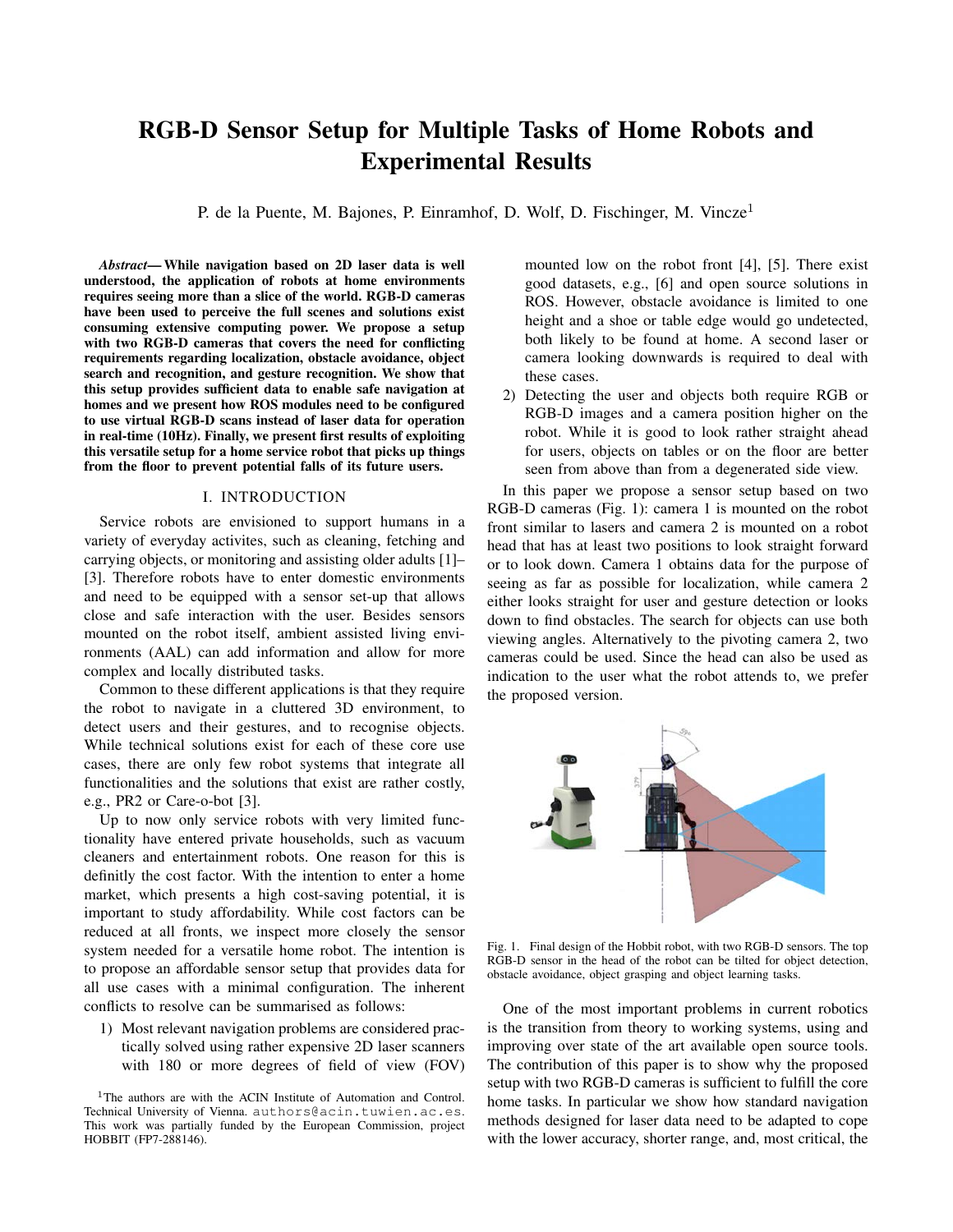small FOV of RGB-D cameras. Furthermore, depending on the specific robot construction and place to mount the sensors, there may be a blind spot in front of the robot. We show how to overcome these issues by dynamically adapting the planning frequency and merging local information with the global path. And we show how to cope with possibly reduced localization accuracy and still obtain safe robot paths. If the paper is accepted, we will make the code publicly available in ROS. We then show how navigation is integrated into the service robot tasks based on the ROS SMACH architecture for creating complex robot behaviour [7]. And finally we present the results of operation in different environments.

The paper proceeds as follows. The next section reviews related work. Section II lists and discusses the partially conflicting requirements on the sensor setup for home robots. Section III presents in more detail proposed sensor setup (Fig. 1). Section IV presents the solutions for navigating based on this camera setup and Section V embeds navigation in the robots behaviour. Finally, Section VI evaluates the RGB-D setup in different home-like settings.

#### *A. Related Work*

Safe and reliable autonomous navigation in home environments remains an open topic in mobile robotics. The standard solution for 2D mapping, localization and navigation uses one laser scanner with 180 degrees field of view mounted horizontally in front of the robot looking forward. This 2D approach has proved an effective solution for mapping and localization in most indoor environments [x, y], but it is limited with respect to obstacle avoidance when the environment contains obstacles of different heights. In that case, other solutions must be found [8], [9].

Another option is to rely on RGB-D cameras. The large interest is supported by a recent proposal for a Kinect Navigation Challenge in the robotics community. The initiative was launched jointly by Microsoft and Adept Mobile Robots. The RGB-D sensor characteristics add new challenges such as lower sensor accuracy, small FOV, and handling large image data. Also, a first dataset and benchmark to evaluate RGB-D based SLAM has recently been published [10].

Several recent works have attempted to show whether RGB-D sensors, in particular the Kinect Sensor by Microsoft, could replace laser scanners [11], [12] and be used for mobile robotics navigation [13]–[17]. Interesting technical comparisons mainly focusing on the specifications and performance of the sensors were presented in [11], [14]. The standard settings of state of the art implementations were used without any explanations or adaptations. No suggestions to improve the results were proposed or tested, even when the outcome was not deemed satisfactory. Complete navigation tasks with state of the art implementations were not addressed. Novel methods and algorithms especially designed for RGBD sensors were also developed [16], [17]. An interesting approach applies a wall extraction method for localization and an incremental path-finding algorithm that avoids full re-planning for obstacle avoidance, specifically mentioning some particular challenges of real world home

environments [16]. Convincing results were obtained with this approach, although the validation was limited to a single navigation task from one predefined point to another. Another interesting solution is based on plane detection filtering and matching with 2D lines for localization, while all the projected points are used for obstacle avoidance by obtaining open path lengths for different angular directions [17]. The results of this localization method were more accurate and robust than those of approaches simulating the readings of a laser scanner. Long run trials of the complete navigation system were succesfully performed. Other researchers have analyzed the possibility of using a Kinect sensor for obstacle avoidance [18], particularly pointing out and addressing problems related to the existence of a blind detection area. The reliability for detecting thin obstacles was also evaluated.

Regarding a solution for navigation based on RGB-D data, we summarise that full 3D methods are computationally expensive and not suitable to be combined with parallel tasks for affordable home robots. Furthermore, standard path planning algorithms are not designed or implemented to work with 3D data. The rest of the paper presents practical solutions for a working system based on RGB-D sensor data using available open source implementations in ROS. We believe there is merit in reporting the lessons learned and extensions made in the development of the whole system.

#### II. REQUIREMENTS FOR HOME SERVICE ROBOTS

The challenge of service robots for homes is that a large spectrum of functions is desired [19]. Extensive studies enumerate plenty of tasks [20] also including the use of state-of-the-art AAL features [21], [22]. Key functions range from natural interfaces including language and gestures, visual perception to find and manipulate objects of all sorts, safe navigation independent of clutter expected at home and connection to existing AAL devices, to detecting emergency situations. With these tasks in mind, we focus on the requirements which define the sensor configuration.

- Call robot. The robot has to be able to come to a given place when called by the user. This task requires localization and obstacle avoidance for safe navigation.
- Find user. The robot has to be able to look for the user. This task requires localization, obstacle avoidance for safe navigation and person detection capabilities.
- Bring object. The robot has to be able to bring objects to the user. Besides localization and safe navigation, this task implies being able to detect and pick up objects.
- Multimodal interaction. The robot should support multimodal human robot interaction (HRI). This task requires gesture recognition capabilities.

The basic tasks subsume further functions such as following and guiding a person, patrolling and security checks, or continuously checking the floor for potential obstacles that could cause a fall. From these tasks to the user, we extract technical requirements for the perception system of the robot:

• 2D localization and mapping Ideally the sensor(s) observes large, planar, static structures that are at a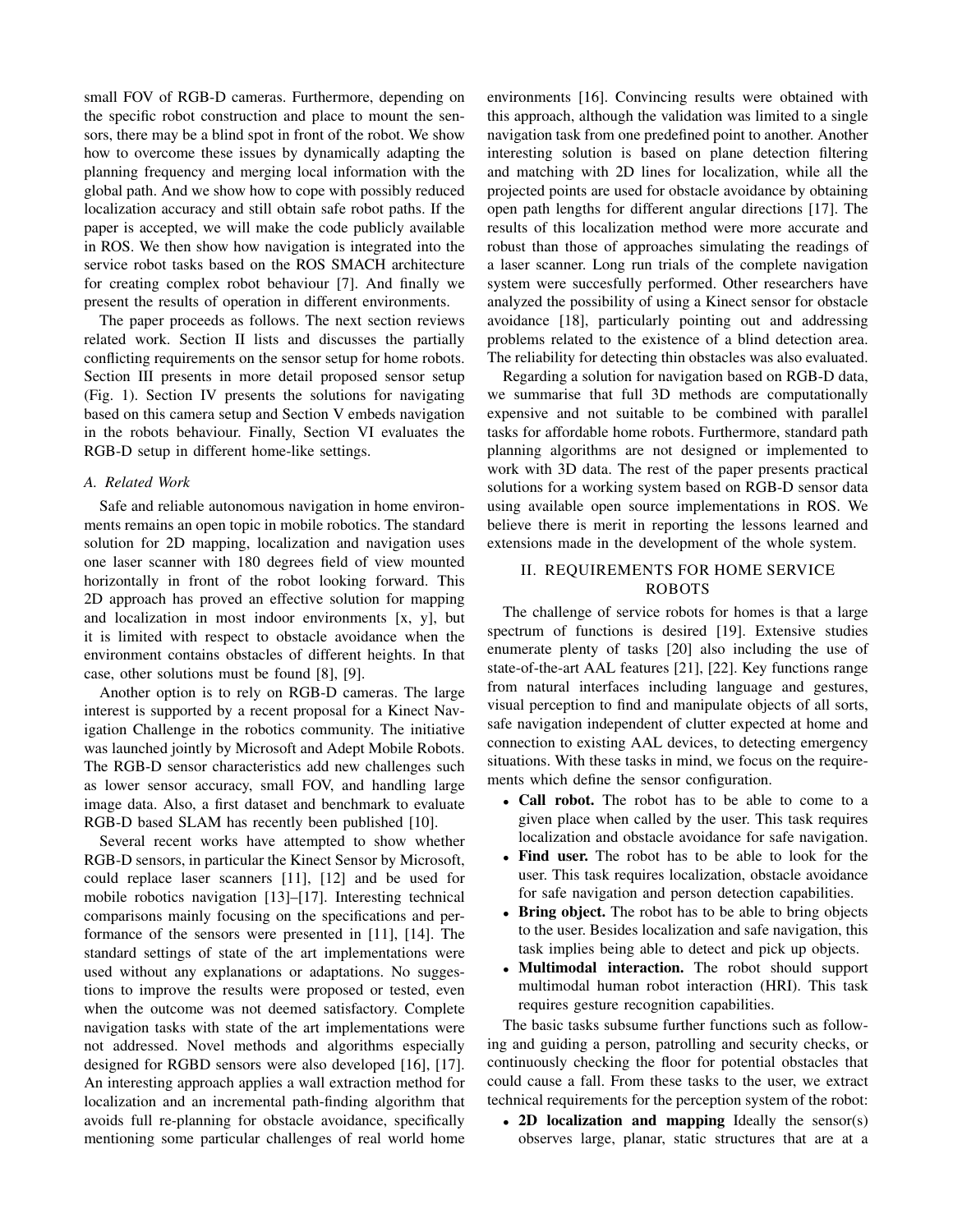maximum distance from the robot, like walls or heavy furniture. A full 3D reconstruction may be possible but time consuming. The purpose is also served by using available implementations for 2D data requiring only horizontal depth data.

- Obstacle avoidance for safe navigation All height ranges up to the height of the robot need to be observed to detect obstacles such as table edges. For safety reasons it must be assured that the traversable floor area is detected and that there are no stairs leading downwards.
- Object detection and pick up Users studies [20], [23] indicate that objects on the floor are most important. Convenience asks for objects at medium high, while in special cases grasping objects from higher than the typical head height might be required. Starting with the critical cases, it is required to cover heights from the floor up to  $90cm$  (kitchen counters). This includes tables of all heights as well as lower shelves. Object detection requires RGB-D data. The sensor should look down at tables, which allows for table plane detection to simplify object segmentation. Furthermore, side views of objects may be degenerated and render recognition difficult.
- Person detection and gesture recognition RGB-D cameras are becoming the standard for these functions, e.g., [24], [25] and there are source implementations available in ROS. The mounting height can range from 0.6m to 1.8m, and the optical axis should be approximately parallel to the ground plane so as to detect standing/sitting persons as well as their gestures.

These requirements obviously bring about conflicts in the decision making for the sensor setup, including aspects such as where to place the sensors in general, at which height and with which orientation. One solution could be to have one static RGB-D sensor for each required capability, which is hardly feasible because of space, connectivity and computing reasons. Although RGB-D sensors are cheap, it is highly preferrable to have a minimum setup configuration.

#### III. PROPOSED SENSOR SETUP

In view of the requirements presented above, the selected solution was to mount two RGB-D sensors on the robot (Fig. 1).

- 1) Bottom Camera, fixed: a ground-parallel RGB-D bottom camera at a height of about 35 cm is used for mapping and localization. This height was selected because it makes it easier to detect walls and static furniture despite the presence of chairs and tables. At the same time, it allows for the detection of low static elements such as low shelves or sofas, which can improve the localization behavior in wide rooms. The ASUS Xtion Pro Live RGB-D sensor was selected because of its slightly larger FOV (58◦H x 45◦V vs 57◦H x 43◦V of the Kinect).
- 2) Pan/tilt Top Camera: an RGB-D camera is mounted on a pan-tilt unit at a height of about 120 cm. This camera is used for object detection, human-robot interaction

and obstacle avoidance. Although the pan-tilt unit allows for continuous variations of the pan and tilt angles, we only make use of a set of predefined pantilt angle combinations. In an initial setup, two fixed angles up and down proved to be sufficient. However, users perceive the head as more natural, if the camera directly looks at them. When looking forward, with the optical axis parallel to the ground, the depth data are used for human detection and tracking and for detecting and grasping objects on table tops. When looking forward and down (tilt angle about  $60^{\circ}$ ), the depth data are used for close-range obstacle detection during navigation. Additionally, when looking down and left, forward or right, the depth data are used for detecting objects on the floor. Since the robot has an arm on its right side, looking down and right is used for object grasping from the floor and when learning new objects. The Kinect was chosen in this case because its VGA colour images have better quality: the Kinect uses a Bayer pattern to encode the colour information while the ASUS uses YUV422.

### IV. ADAPTING ROS NAVIGATION TO RGB-D CAMERAS

The intention of providing a generic camera setup is combined with the goal to provide a generic setup for navigation. We build on existing solutions in ROS [26] and the available *navigation stack* including:

- Mapping. The slam gmapping node is a ROS wrapper of the GMapping algorithm [27]. It creates occupancy grid maps from laser and odometry data collected by a mobile robot. A map server utility for saving and accessing previously obtained maps is also provided.
- Localization. The amcl ROS node is an implementation of the adaptive (or KLD-sampling) Monte Carlo localization [28] approach, which uses a particle filter to track the pose of a robot against a known occupancy grid map.
- Autonomous navigation. The move base ROS node makes use of a global and a local planner to drive the robot towards a given goal. The available global planner is navfn, which operates on a costmap to find a minimum cost plan from a start point to an end point in a grid, applying Dijkstra's algorithm [29]. The available local planner is a base local planner, which provides implementations of the Trajectory Rollout [30] and Dynamic Window [31] approaches to local robot navigation on a plane.

The navigation experimental stack provides other algorithms, but they are not in a mature enough state to be used reliably, some specific functions are missing and the documentation is scarce.

#### *A. Data Preprocessing*

The first problem to overcome towards using the 2D navigation tools available in ROS comes to properly converting the provided depth data matrices to the expected input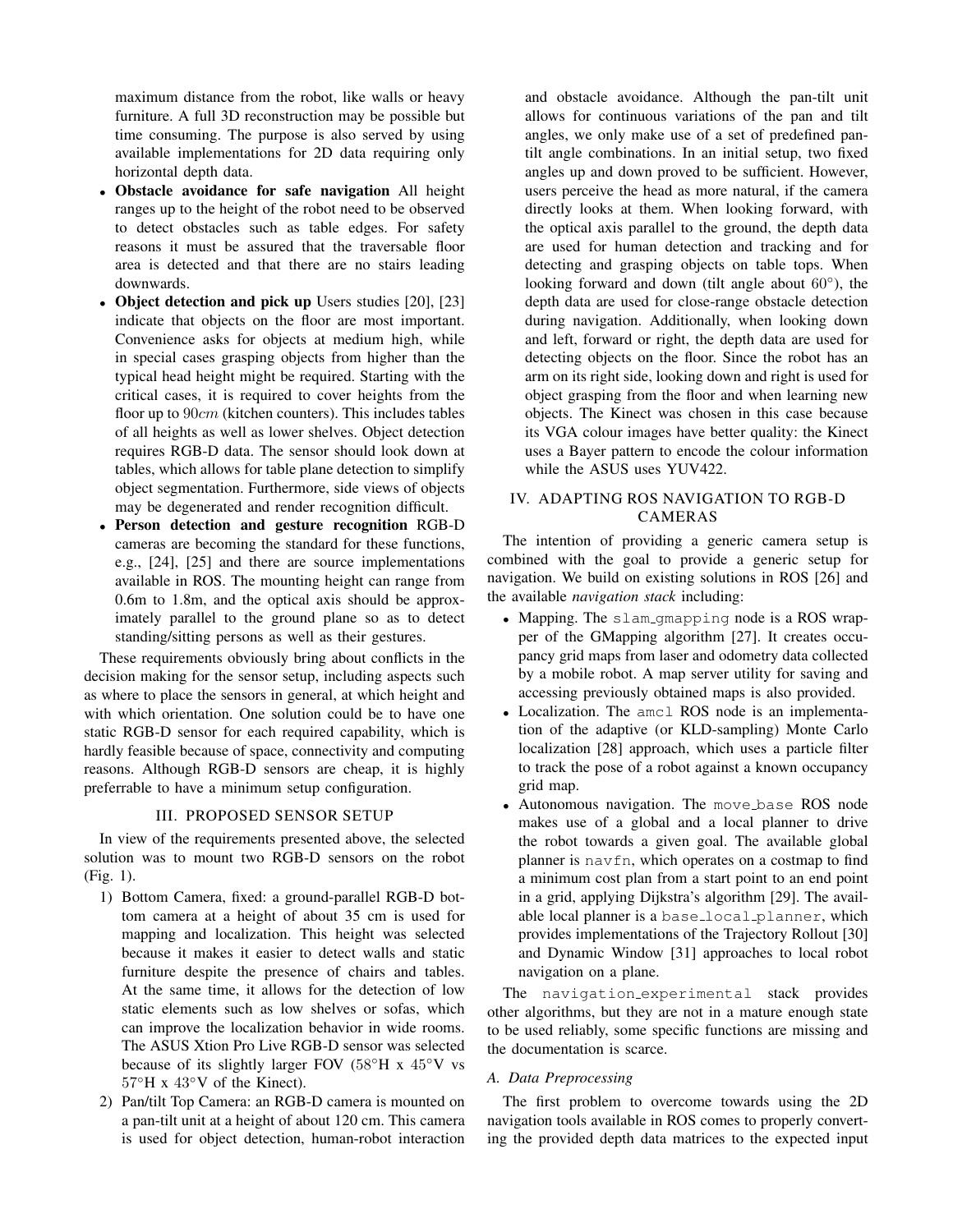format. The pointcloud to laserscan package can be used for that purpose, but we implemented our own nodes for the conversion in order to have more flexibility in the selection of distance measurements and the segmentation of obstacles.

The 640x480 individual 2.5D data computed from the depth images of the ground-parallel bottom RGB-D camera are initially reduced to 640 individual virtual laser beams. To do so, the range is obtained by estimating the vertical structure for each of the 640 columns using a slice of the 2.5D data above and below the plane spanned by the cameras optical axis and the central row of the depth image. Provided that the RGB-D camera had produced valid depth information within such a slice, the maximum distance within each column is taken as a measurement for the virtual 2D laser scan. The reason for taking the maximum distance is that walls, the most adequate features for localization, are the boundaries of indoor environments. The angle information for each column is taken from a lookup table generated at system start-up from the known geometry of the RGB-D camera. In our tests we used a slice of 5cm around the virtual 2D scan plane. To be compatible with ROS, the 640 measurements are re-sampled into a scan with equal angle increments (0.5 intervals were used).

To detect obstacles in front of the HOBBIT platform we use the data from the tilted top camera and apply a segmentation algorithm for the conversion into a virtual scan. We apply an approach which is based on v-disparities [32] that we initially developed for segmentation with stereo cameras, but it works without change on RGB-D camera disparity images too. Fig. 2 shows an example of the results. Details can be found in [33]. It is possible to ignore a rectangular area of the images so as not to create obstacles that correspond to the lower part of the robot base.



Fig. 2. Top: RGB scenes. Bottom: preprocessing for obstacle avoidance. For each scene, from left to right and top to bottom: confidence map, relative gradient values of the lower resolution disparity image with respect to the vertical gradient of the line corresponding to the floor, points outside a disparity value band around the floor disparity are labeled as obstacle points, projection onto the floor plane, projection labeled, virtual 2D laser scan obtained by raytracing the labeled grid.

#### *B. Reasoning about the Parameter Configuration*

The default parameter values used in the ROS navigation stack are specifically provided for laser based systems. As previously mentioned, RGB-D data present very different characteristics, so a proper selection of parameters is required.

The proposed sensor configuration allows the blind area in front of the robot to be reduced, but not completely avoided (see Fig. 1). This issue, together with the reduced FOV for obstacle avoidance, the shorter maximum range and the fact that the designed mobile platform is a non-holonomic platform, are the most important points to consider in order to find good parameter values to make the system work well with the provided input data. This task is definitely not easy -not even with standard laser based systems- and many researchers and ROS users have pointed it out before.

To begin with, by making the robot consider its orientation when following the global plan (heading scoring parameter set to true), it rotates in the first place and does not get so much separated from the global path when starting to follow it. Depending on the followed trajectory, this may or may not be helpful for avoiding collisions with small undetected obstacles, considering the blind zone of the sensors. Fig. 3 shows two examples of this situation. In general, considering longer trajectories, it is very unlikely that an obstacle lying closer to the direct route from one point to another is not detected. Given the way the local planner works, and the reduced accuracy of localization, we found this mode of operation safer, especially in narrow spaces.



Fig. 3. In place rotations before moving towards a goal can reduce the risk of collision in some cases, but not in others. The black circles represent the blind zone and the blue lines represent the limits of previously observed areas. The robot goes from A to B and then from B to C. The small red areas are not detected by the sensors with the given trajectory, but they could be covered by longer trajectories.

The weights were adjusted so that the global path is followed accurately enough while still trying to reduce the distance to the goal. Furthermore, the planning frequency was increased because the plan needs to be modified when a new obstacle is encountered, and there is less time, since the maximum range of RGB-D sensors is not very large. A compromise has to be found so as to avoid oscillations with paths going through alternative sides of an obstacle.

The effects of modifying the simulation time for the local planner were also analysed. The main problem with the approach of the local planner is that it does not allow for combinations of motion primitives towards longer term planning. If the simulation time is too short, the robot may choose a command action that is the best for that instant but may require higher manoeuvrability later. If the simulation time is too large, single translational and rotational velocity values for all the simulation period are not the best option, especially if some obstacles are not detected. Finding a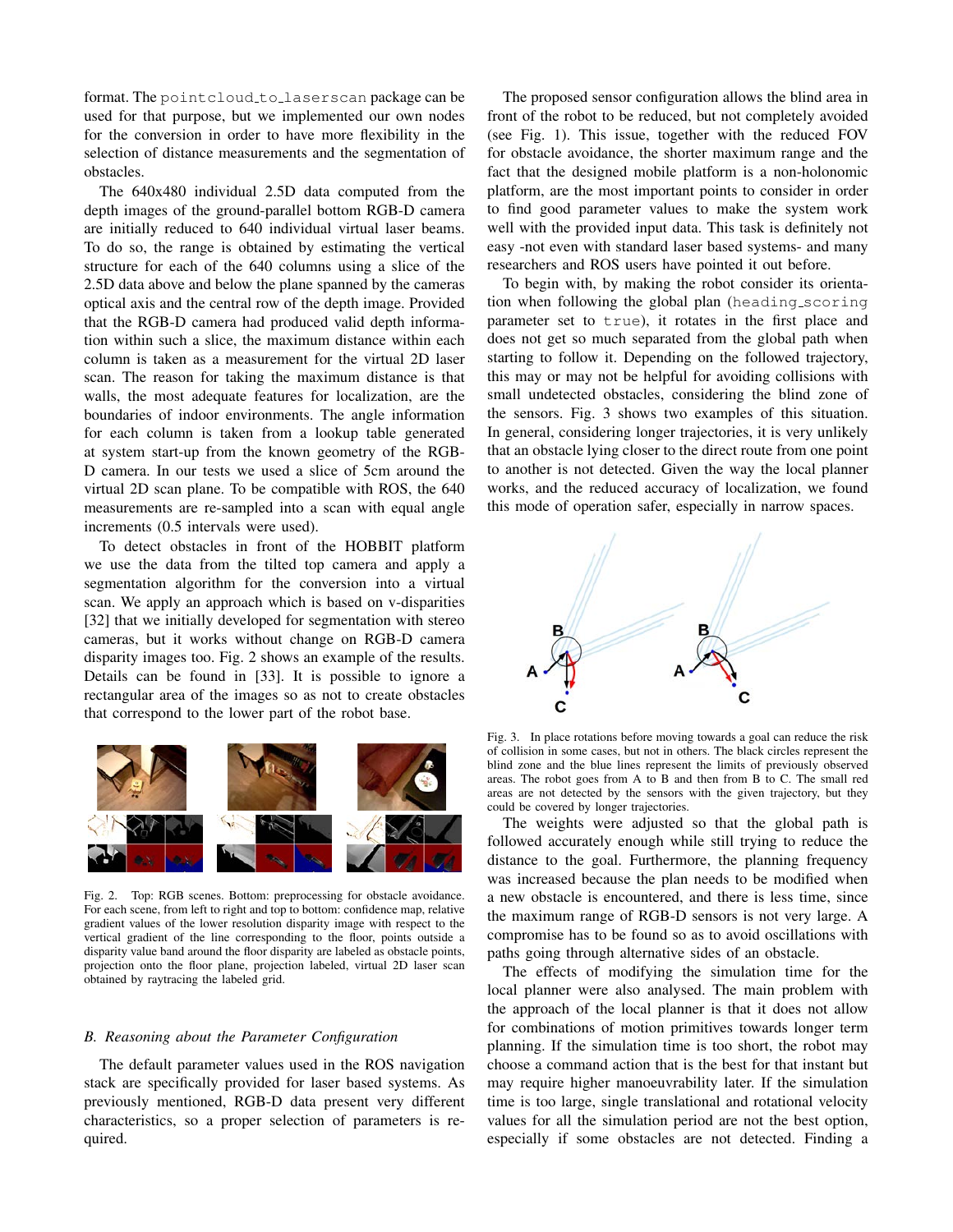satisfactory value for this simulation time helped solve some problems with oscillations in the motion without getting undesired effects within different motion primitives.

#### *C. Solving the problems related to the blind area.*

Even with a suitable configuration of parameters and settings, the ROS implementation does not allow the static and obstacle maps to be properly used for global and local path planning if there is a blind detection area. Real obstacles in the static map can be erased and a selective memory is required to deal with obstacles not represented in the static map which get too close.

In the first place, the ray tracing method applied to clear up the static map and hence achieve better performance when the robot is slightly mislocalized cannot be used in a straight forward way. Due to the blind area in front of the robot, real obstacles would be erased. This is not a problem if the obstacles are thick external walls and the global planner is configured not to allow navigation thorough unknown areas, but it is an issue when dealing with partition walls and other kind of obstacles inside the environment. On the other hand, if the static map is not cleared at all, localization errors can result in the planner producing undesired paths, as shown in Fig. 4 left, where the path goes closer to the left wall than expected. The proposed alternative comes to adding a new cost map layer plug-in, in the Hydro version of ROS. The cells in the static map which are inside the blind area or beyond the limits defined by the maximum range of the Kinect should be copied to the new layer. Ray tracing must be applied to the intermediate area only. This way, the resulting paths are closer to the desired solution and only deviate in the blind area, as shown in Fig. 4 right.



Fig. 4. Planning under slightly wrong localization circumstances. Left: using both the static map and the detected obstacles. Right: applying the proposed approach the static map outside the blind zone is deleted by ray tracing and not considered by the planner, only the dashed lines corresponding to the real world are taken into account. Note that there is more free space for planning.

Besides keeping the static map within the blind zone for safety reasons to avoid collisions when rotating, for instance, it is also important to remember previously observed obstacles close to the robot. With the standard system, when the robot approaches an obstacle it suddenly disappears and the path planner updates can make the robot crash. If all the obstacles are remembered, dynamic elements no longer present make global planning harder or even not possible, without reason. The proposed idea is again to modify the new layer so that at every iteration the obstacles outside a given window are erased by means of the resetMapOutsideWindow function, while the window is copied from the obstacles layer to the new layer and the observation persistence parameter is increased so that the obstacles inside this window are remembered for a while. This idea is somewhat similar to the short term memory concept developed in [18]. In our setup, the RGB-D sensor is used for localization, which hence is less reliable and may cause some obstacles to get slightly enlarged sometimes. A good choice of parameters is again very important.

#### *D. Rooms and places*

The 2D navigation system was extended to use the concept of rooms, and places inside the rooms. This extension is not related to the sensor modality and can be used by any system. It facilitates the tasks to be carried out in the home environment. Other researchers also pointed out the importance of using intuitive map and place representations [34], [35].

Once a metric map is built and saved, it is possible to open it with a tool editor developed so as to add room labels (see Fig. 5 for an example). The tool is based on the Qt cross-platform application framework and it processes maps in the ROS format (pairs of .pgm and .yaml files), but it is independent of ROS and does not require ROS. The corners of a room are indicated by mouse-clicking on the desired points, then the room must be saved and an adequate name given by the user must be entered into a dialogue box. If the user is not satisfied with the room shape or the given name, it is possible to delete the room and add it again, at any point of the room labelling process. The geometry of the rooms does not have to be very precise, what is important is that it contains all the places of interest that the user wants to specify in a subsequent stage of the initialization phase. One advantage of this manual process is that spatial ambiguity is not a problem, since it is the user who decides how to partition the environment. When the result is acceptable, it can be saved to an xml-file to be used later. Using this approach, the room annotation functionality can be incorporated into the mapping process in a very easy and convenient manner.



Fig. 5. Room labelling example.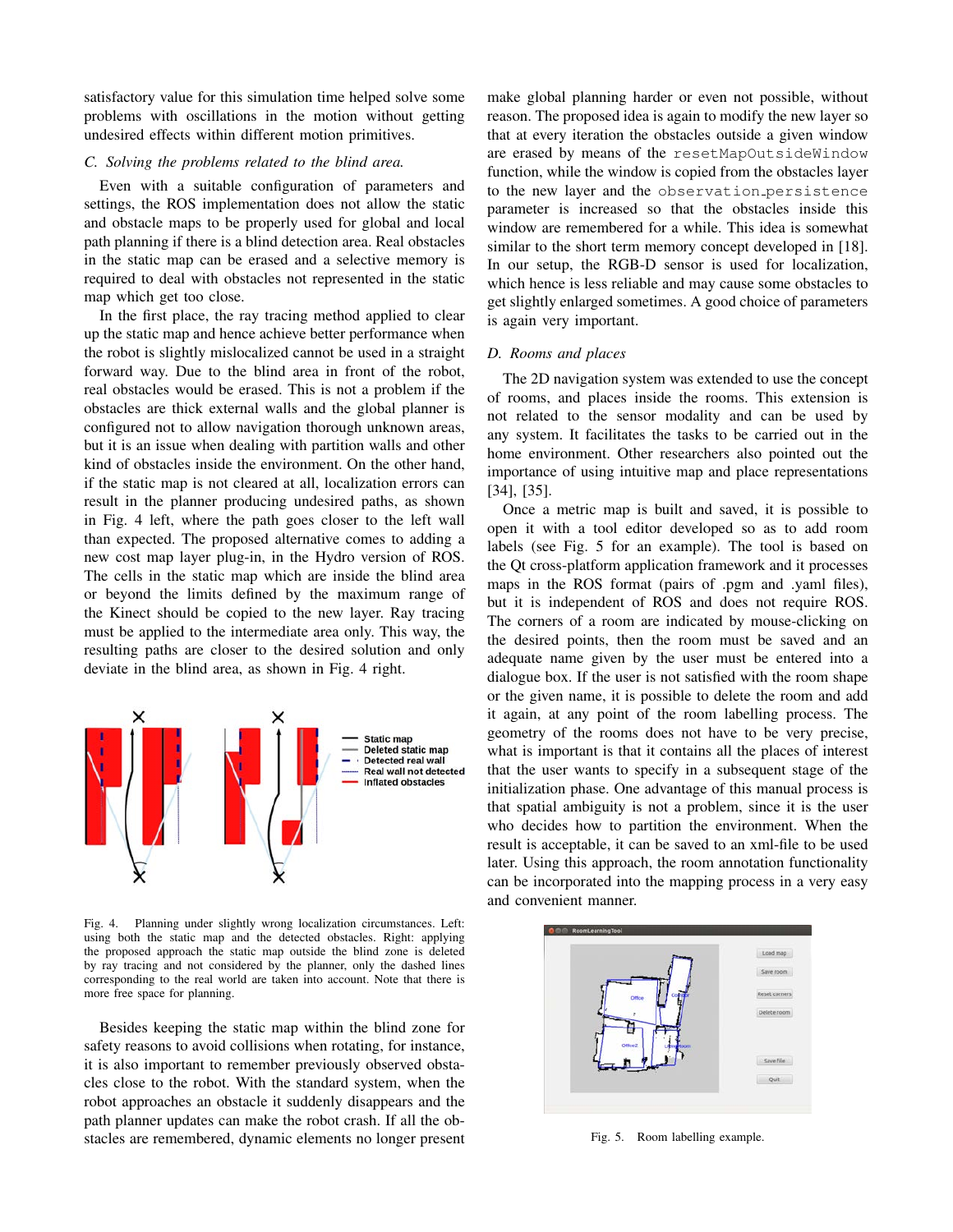After the approximate geometry and the names of the rooms in the environment have been saved, places of interest can be added to each room. To this end, the robot is teleoperated to the selected places, while *amcl* localization is performed within the map created by GMapping. The robot is stopped at the places of interest and a place label is given (published). The system automatically recognizes the current room and then the place name, along with its x-y position coordinates, is stored in the list of available places for that room. The result is a hierarchy of rooms and places inside each room. The recognition of the current room is based on the crossing number algorithm to detect whether a point lies inside a generic polygon. Our implementation was inspired by the original article by M. Shimrat [36] and by the pseudo code provided by D. Eppstein [37], where we resolved inconsistencies and improved the method to make it more generic. Consequently, the association of places to rooms operates automatically. This functionality is available by means of two ROS nodes, one for getting the current room name and another one for adding the places to the corresponding room in the xml file.

Navigation to the desired places is now possible. A parser node uses the xml file previously created and converts places names to poses to be used by the move base node for autonomous navigation. Using all these new functionalities is extremely easy.

#### V. IMPLEMENTATION OF HOME ROBOTIC TASKS IN AMBIENT ASSISTED ENVIRONMENTS

The functionalities presented in Section II work as follows.

*Navigation to places on demand*. The user can select a room and the name of a place, and the robot navigates to that place. Wireless *call buttons* in fixed positions of the AAL environment will be used to define the target place. The user can call the robot to a place. Pressing a call button just sends a message with the place name corresponding to the id number of that button. This activates autonomous navigation to that place.

*Locate user*. The robot can autonomously look for the user from all the search positions defined for each room, employing a distance criterion and previous knowledge about the last room where the user was detected if available. This information can be obtained from presence and activity sensors placed in different rooms of the AAL environment. The functionality was implemented by means of the ROS SMACH architecture [7]. The state machine for this task is shown in Fig. 6. Please note that the head camera is looking forward when in the ROTATION state (user search) and downwards otherwise. The user detection approach is described in [25].

*Bring object*. The user can ask the robot to bring a previously learned object. The predefined list of search positions is updated with likelihood values based on previous findings. The top Kinect is used for object recognition and grasping. The description of the algorithms used for this purpose is beyond the scope of this paper, but their main



Fig. 6. State machine for the *Locate User* functionality

ideas and evaluations were already published [23], [38]. The implementation of this functionality is based on SMACH too.

*Multimodal HRI*. The gesture recognition techniques used by the robot are based on the methods presented in [25]. Other ways to communicate with the robot are based on speech recognition and touch screen commands.

#### VI. RESULTS

As a result of the proposed sensor setup the following a priori specifications and requirements were derived. The open space of a room should be smaller than five meters. The user should not modify the main furniture layout. However, other objects such as chairs and smaller obstacles can be moved. There will not be any long corridors. The obstacles that can be detected by the robot are those objects larger than  $500 \text{ mm}^2$  and higher than at least 20 mm with a mate or opaque surface. Obstacles of this kind can be detected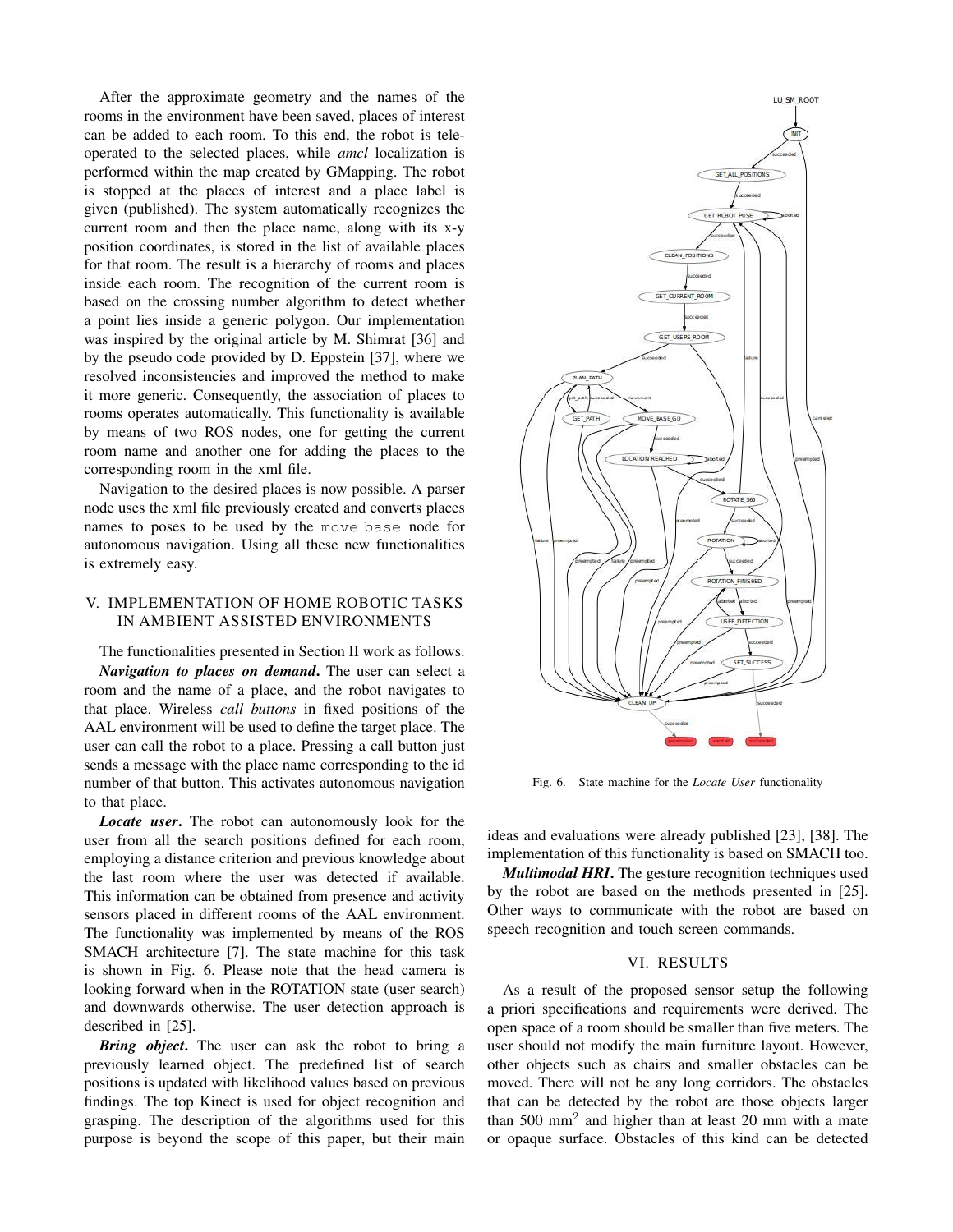as long as they are located at a height between the floor level and the height of the top camera. Some examples are protruding table corners, chairs, stools, cardboard boxes lying on the floor, etc. If at a given point, after several attempts, a new obstacle is blocking the robot path, the robot will ask the user to remove it.

We measured that the average error of the virtual laser scan with respect to a Hokuyo URG-04LX laser sensor is below 1.25cm within a range of 4m. We concluded that the localization is satisfactory if at least 30% of the mapped environment can be observed. Localization with the laser scanner needs only 5% in direct comparison. The algorithm was set to update the 500 particles after the robot has moved at least 0.25m or turned at least 0.2 radians.

The results from our tests to find better parameter values are presented in Table I. Table II contains a more detailed analysis of how changing the parameters sim time and path dis bias affect navigation through a narrow doorway with quite a straight forward trajectory (see Fig. 7 left). The *Time per run* is computed as the average value for the tests in which no extra rotations were performed. A good initial localization estimate was given at the beginning of every run. Of course, it is hard to isolate the effects of one parameter alone, but by providing similar starting and ending conditions and keeping the other parameters the same, we tried to limit the influence of other factors.

TABLE I PARAMETER VALUES

| Parameter       | Value |
|-----------------|-------|
| hoading ecoring | ттио  |

 $\Box$ 

| heading_scoring         | true. |
|-------------------------|-------|
| path_distance_bias      | 0.6   |
| qoal_distance_bias      | 0.8   |
| planner_frequency       | 5     |
| sim_time                | 2     |
| observation_persistence |       |
|                         |       |

TABLE II ANALYSIS OF PARAMETERS

| Parameter           | sim_time |      |       | path_dis_bias |       |       |
|---------------------|----------|------|-------|---------------|-------|-------|
| Value               |          |      |       |               | 0.6   | 0.8   |
| Success rate        | 9/10     | 9/10 | 10/10 | 10/10         | 10/10 | 10/10 |
| Number of rotations | 1.2      | 0.1  | 0.4   | 0.2           | 0.4   | 0.9   |
| Time per run $(s)$  | 42       |      | 27    | 27            | 27    |       |

The proposed setup was tested in a couple of homelike environments with a previous prototype of the Hobbit robot (Fig.7). The robot safely navigated to predefined places in most cases, even if some of them were quite close to obstacles such as a table or an armchair. A summary of the results is presented in III. These results are comparable to those obtained with other more specific methods [18], but longer term tests will be required. Also, we could see that the localization results both in terms of error and uncertainty can be notably improved by means of in place rotations (Fig. 8), which should facilitate recovery, as proposed in ROS. The Locate User functionality was also succesfully tested, although the user detection needs to be better adjusted to the current settings.

Fig. 9 shows how using the top RGB-D camera for obstacle avoidance makes navigation safer. In Fig. 10 the path for avoiding a close-by obstacle can be observed. It was followed by the robot without risk of collision. Fig. 11 shows the robot picking up an object from the floor.



Fig. 7. A previous prototype of the Hobbit robot (with the same sensor configuration as described here) navigating between predefined places.

TABLE III NAVIGATION BETWEEN PLACES. SUMMARY OF RESULTS.

| Test                                               | Succes rate |
|----------------------------------------------------|-------------|
| Navigation between places not going through a door | 20/20       |
| Navigation between places going through a door     | 16/20       |

### VII. CONCLUSIONS AND FUTURE WORK

This paper presented an affordable system for domestic robotic tasks including navigation, using RGB-D sensors and the ROS framework. Improvements over existing solutions and new specific functionalities were proposed and tested.

The configuration of the sensors allows the blind detection area in front of the robot to be reduced. We focus on avoiding and detecting obstacles lying on the floor, which are the most common obstacles in indoor environments and the ones that cause a higher risk of falling down. Obstacles like the narrow stick used in [18] are detected only when the robot gets closer, but we think that this is a minor drawback. There will be no such obstacles in the given environments.

In future work, we will test if our set up can be easily transferred to a different platform without much adaptation work. More improvements will be required in order to make navigation in narrow spaces more reliable. Further experiments will be conducted in very challenging longer term pilot studies and afterwards in real apartments. New recovery behaviors may need to be implemented. We also plan to incorporate semantic mapping capabilities into the system, so that relevant places in each room can be recognized and added autonomously.



Fig. 8. Localization improvements after rotation. Top: initially acceptable pose estimate with high uncertainty. Bottom: initially incorrect pose (note that the laser data do not match the actual wall, there is an important orientation error) with intermediate uncertainty. Left: before rotation. Middle: after one 360◦ rotation. Right: after two consecutive 360◦ rotations. The improvements are qualitatively substantial.